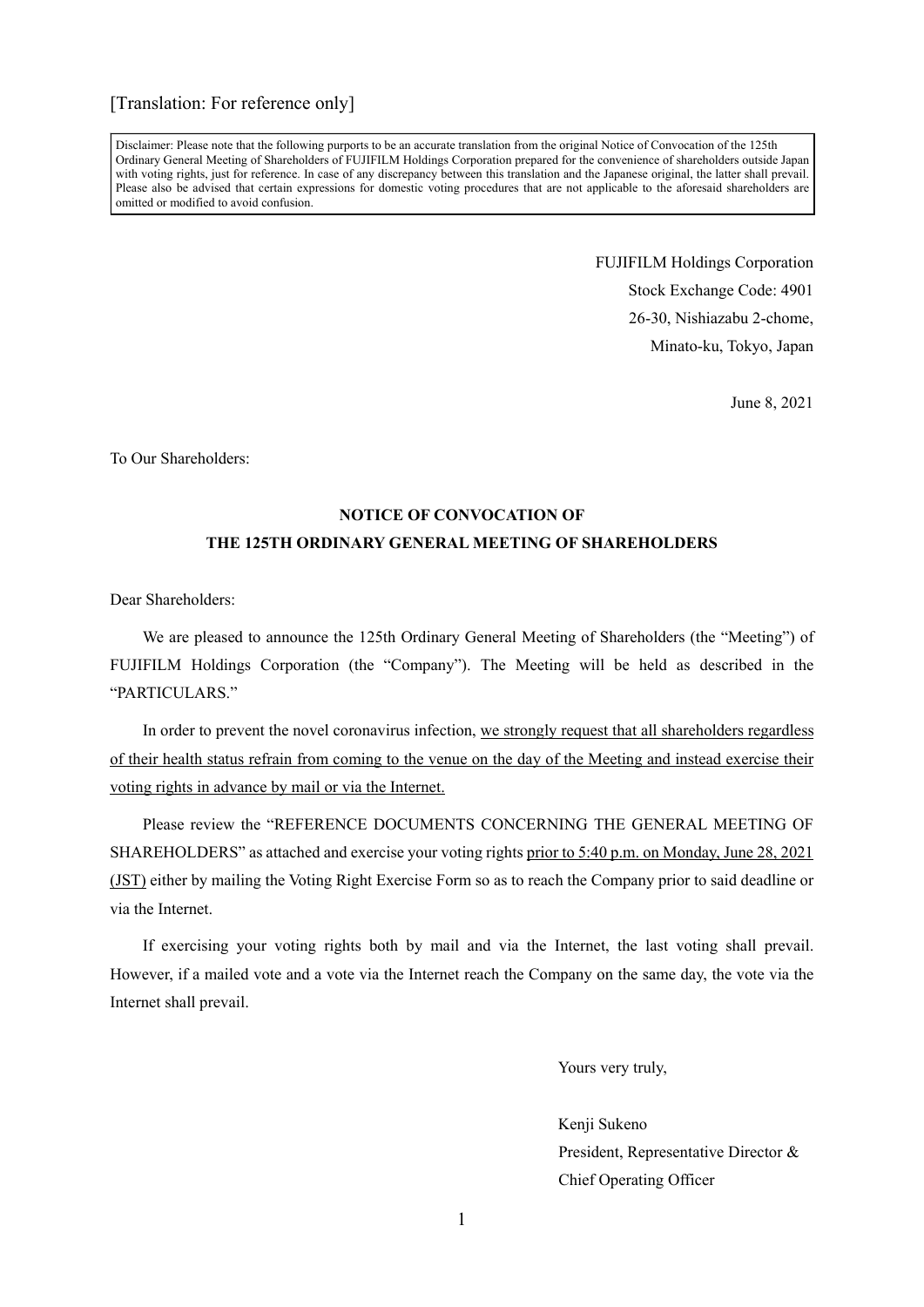#### **PARTICULARS**

| 1. Date and Time: | Tuesday, June 29, 2021 at 10:00 a.m. (JST)                     |
|-------------------|----------------------------------------------------------------|
|                   | (Reception desk opens at 9 a.m.)                               |
| 2. Venue:         | Hall A, Tokyo Midtown Hall                                     |
|                   | Tokyo Midtown East B1, 7-2, Akasaka 9-chome, Minato-ku, Tokyo, |
|                   | Japan                                                          |
|                   |                                                                |

#### **3. Agenda:**

#### **Matters for Reporting:**

- 1. Report on the Business Report, the Consolidated Accounting Documents and the Results on the Audits of the Consolidated Accounting Documents by the Independent Auditor and the Audit & Supervisory Board for the 125th Business Term (from April 1, 2020 to March 31, 2021).
- 2. Report on the Non-Consolidated Accounting Documents for the 125th Business Term (from April 1, 2020 to March 31, 2021).

#### **Matters for Resolution:**

| <b>First Proposition:</b>  | <b>Appropriation of Surplus for the 125th Business Term</b>                                                                                                                                                                                               |
|----------------------------|-----------------------------------------------------------------------------------------------------------------------------------------------------------------------------------------------------------------------------------------------------------|
| <b>Second Proposition:</b> | <b>Election of Eleven (11) Directors</b>                                                                                                                                                                                                                  |
| <b>Third Proposition:</b>  | Election of One (1) Audit & Supervisory Board Member                                                                                                                                                                                                      |
| <b>Fourth Proposition:</b> | <b>Determination of Remuneration for Directors (excluding Outside)</b><br><b>Directors</b> ) Under Share-Based Remuneration Plan with<br><b>Restricted Share-Based Remuneration and Medium-Term</b><br><b>Performance-Linked Share-Based Remuneration</b> |
| <b>Fifth Proposition:</b>  | <b>Presentation of Special Bonuses</b>                                                                                                                                                                                                                    |

\* If attending the Meeting in person, please submit the Voting Right Exercise Form enclosed herewith to the receptionist at the place of the Meeting.

\* If any amendments have been made to the Reference Documents Concerning the General Meeting of Shareholders, the Business Report, the Consolidated Accounting Documents and the Non-Consolidated Accounting Documents, please be informed that such amendments will be posted on the Company's website as below.

The Company's website:

https://ir.fujifilm.com/en/investors/stock-and-shareholder/shareholders-meeting.html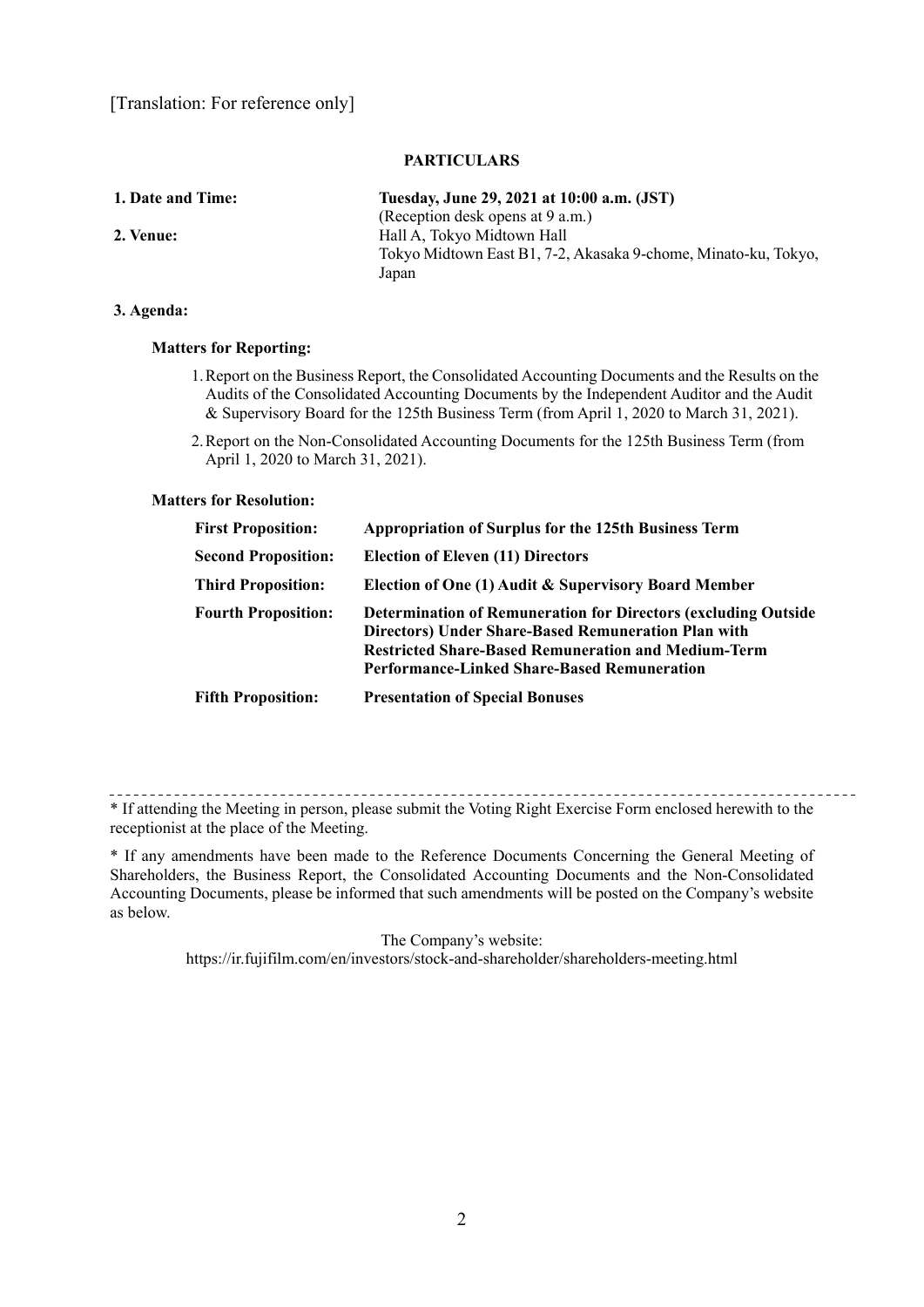#### **REFERENCE DOCUMENTS CONCERNING THE GENERAL MEETING OF SHAREHOLDERS**

#### **First Proposition: Appropriation of Surplus for the 125th Business Term**

The Company's dividends are to be determined by reflecting consolidated performance and considering such factors as the level of cash required for M&A, capital and R&D investments needed to support future business expansion as well as other measures aimed at increasing the Company's corporate value in the future. The Company will flexibly buy back shares in consideration of the situation of cash flows and the stock price. With regard to shareholder return policy, the Company has set a target of 25% or more for a dividend payout ratio, putting more emphasis on cash dividends.

Accordingly, we propose the appropriation of surplus for the 125th Business Term as follows:

Matters related to the year-end dividend

1) Type of dividend assets:

Cash

2) Matters related to the allocation of dividend assets and total amount of such allocation:

52.5 yen per share of common stock of the Company The total amount of dividend: 20,989,630,253 yen Since an interim dividend in the amount of 47.5 yen per share was paid in December 2020, the annual dividend amounts to 100 yen per share.

3) Date on which the dividends from surplus will take effect: June 30, 2021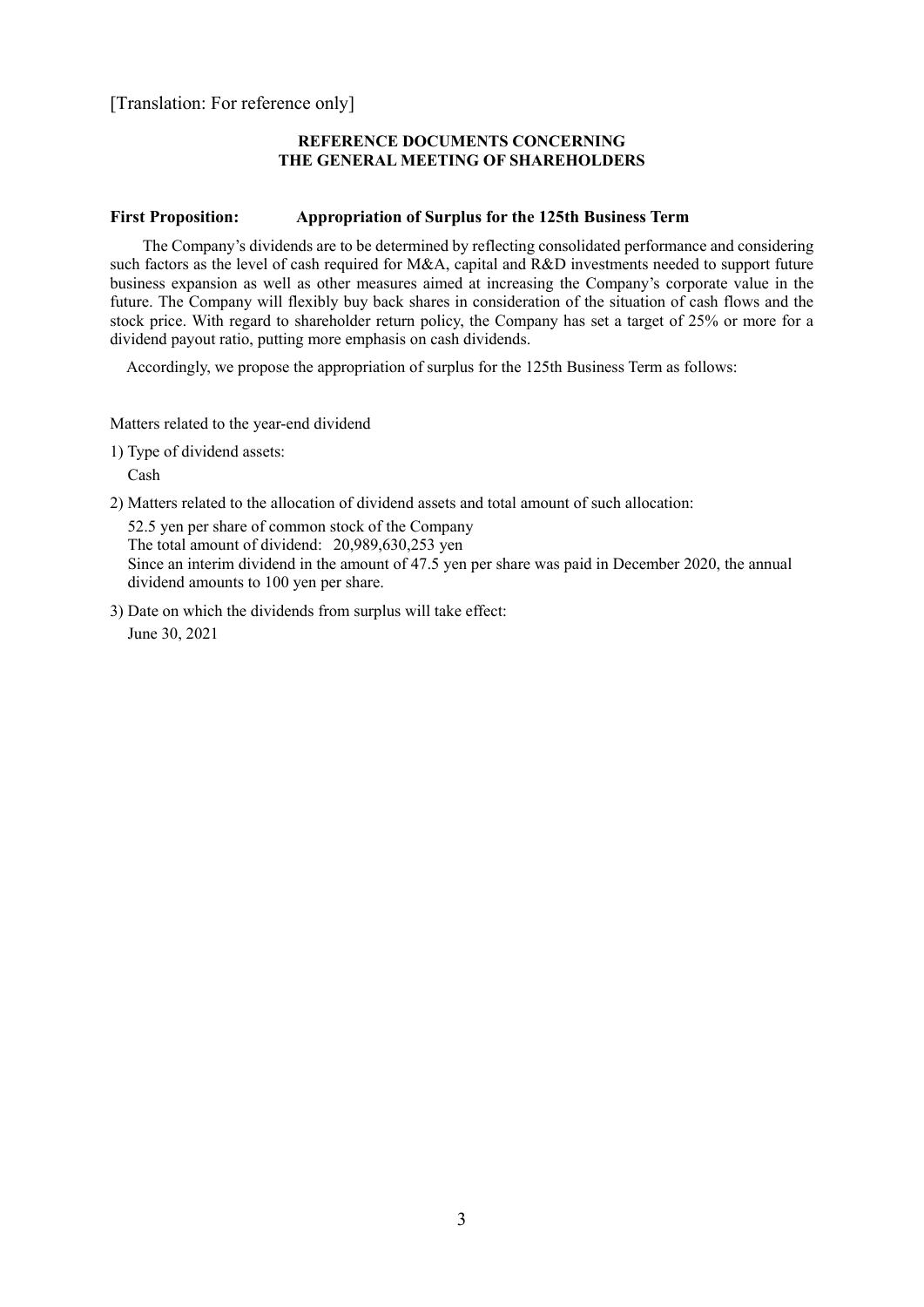### **Second Proposition: Election of Eleven (11) Directors**

The terms of office of all 11 directors will expire at the close of the Meeting. Accordingly, the Company proposes to elect 11 directors.

The candidates are as follows:

| No. | Name                               | Current Position and Responsibility in the<br>Company                  | Attribute of Candidate       |      |                     |
|-----|------------------------------------|------------------------------------------------------------------------|------------------------------|------|---------------------|
| 1.  | Kenji Sukeno                       | President, Representative Director & Chief<br>Operating Officer        | To be<br>reelected           | Male |                     |
| 2.  | Teiichi Goto                       | Director                                                               | To be<br>reelected           | Male |                     |
| 3.  | Kouichi Tamai                      | Director & Senior Executive Vice President                             | To be<br>reelected           | Male |                     |
| 4.  | Takashi Iwasaki                    | Director, Corporate Vice President & Chief<br><b>Technical Officer</b> | To be<br>reelected           | Male |                     |
| 5.  | Takatoshi Ishikawa Director        |                                                                        | To be<br>reelected           | Male |                     |
| 6.  | Junji Okada                        | Director                                                               | To be<br>reelected           | Male |                     |
| 7.  | Tatsuo Kawada                      | Outside Director                                                       | To be<br>reelected<br>Male   |      | Outside Independent |
| 8.  | Kunitaro Kitamura Outside Director |                                                                        | To be<br>reelected<br>Male   |      | Outside Independent |
| 9.  | Makiko Eda                         | Outside Director                                                       | To be<br>reelected<br>Female |      | Outside Independent |
| 10. | Takashi Shimada                    | <b>Outside Director</b>                                                | To be<br>reelected<br>Male   |      | Outside Independent |
| 11. | Masayuki Higuchi                   | Corporate Vice President                                               | To be newly<br>elected       | Male |                     |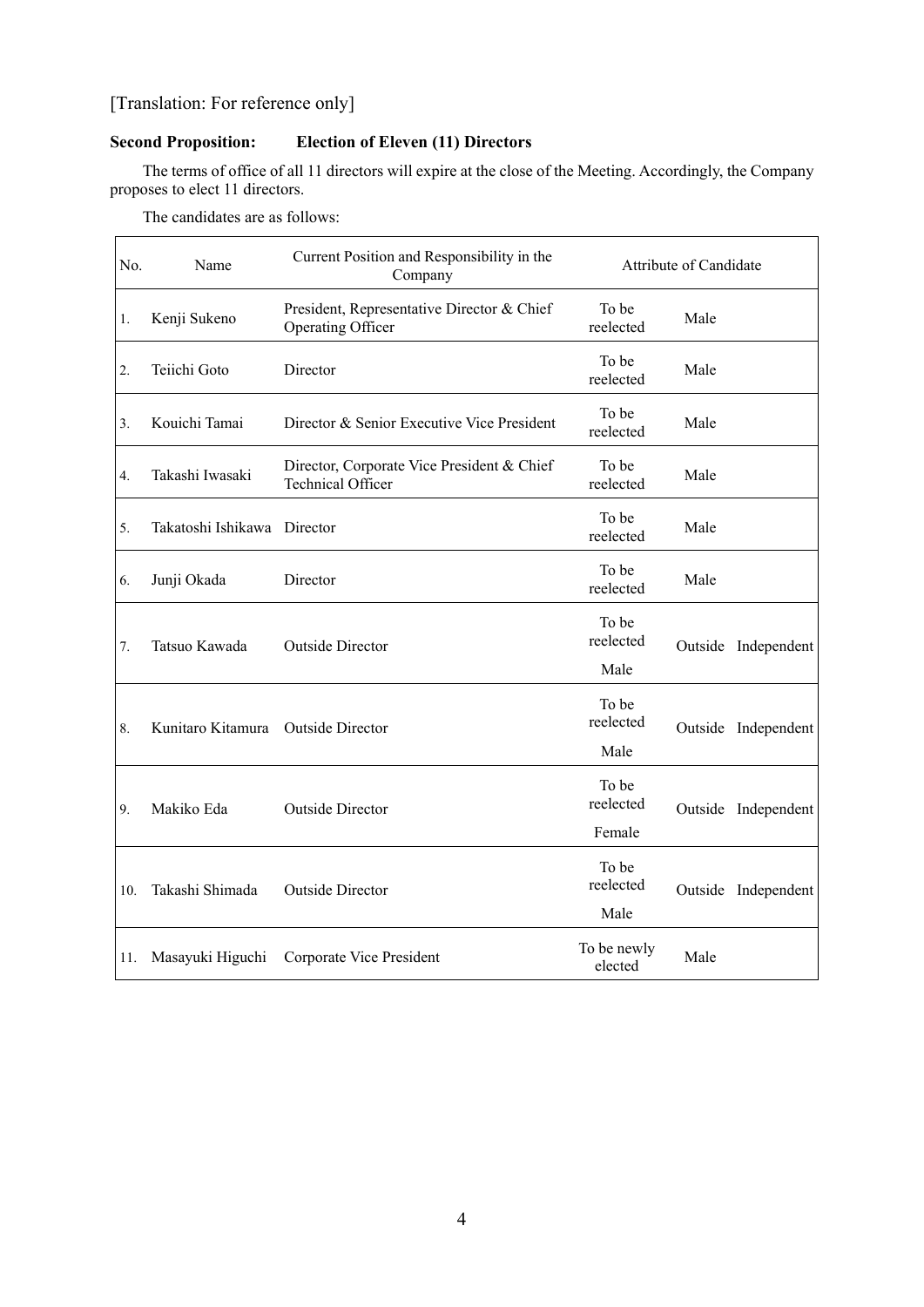| No. | Name, Date of Birth,<br>and<br>Attendance at Board<br>of Directors<br>Meetings                                           | Brief Career Summary, Position and Responsibility in the<br>Company and Significant Concurrent Positions                                                                                                                                                                                                                                                                                                                                                                                                                                                                                                                                                                                                                                                                                                                                                                                                                                                                                                                                                                                                                                                                                                              | Number of<br>Shares of the<br>Company<br>Owned |
|-----|--------------------------------------------------------------------------------------------------------------------------|-----------------------------------------------------------------------------------------------------------------------------------------------------------------------------------------------------------------------------------------------------------------------------------------------------------------------------------------------------------------------------------------------------------------------------------------------------------------------------------------------------------------------------------------------------------------------------------------------------------------------------------------------------------------------------------------------------------------------------------------------------------------------------------------------------------------------------------------------------------------------------------------------------------------------------------------------------------------------------------------------------------------------------------------------------------------------------------------------------------------------------------------------------------------------------------------------------------------------|------------------------------------------------|
| 1   | Kenji Sukeno<br>(Oct. 21, 1954)<br>Reelected<br>Attendance at<br><b>Board of Directors</b><br>Meetings<br>$12/12(100\%)$ | Apr. 1977<br>Joined the Company<br>Jun. 2012<br>Corporate Vice President of the Company<br>Director of FUJIFILM Corporation<br>Director of the Company<br>Jun. 2013<br>Jun. 2016<br>President, Representative Director & Chief<br>Operating Officer of the Company (to present)<br>President, Representative Director & Chief<br>Operating Officer of FUJIFILM Corporation (to<br>present)<br><b>Significant Concurrent Positions</b><br>President, Representative Director & Chief Operating Officer of<br><b>FUJIFILM Corporation</b><br>Director of FUJIFILM Business Innovation Corp.                                                                                                                                                                                                                                                                                                                                                                                                                                                                                                                                                                                                                             | 8,800<br>(common<br>stock)                     |
|     | as director.                                                                                                             | <reasons a="" as="" candidate="" director="" for="" nomination=""><br/>Mr. Kenji Sukeno has a wide range of knowledge in finance and accounting developed over many years<br/>through his work in accounting and corporate planning in Japan and overseas, and as the Chief Financial<br/>Officer at the Americas regional headquarters. Also, he has played a central role in the formulation of the<br/>Fujifilm Group's management strategy, exercised strong leadership, and stably executed policies including<br/>capital policy and policy of shareholder return. After his appointment as President, Representative Director &amp;<br/>Chief Operating Officer of the Company in 2016, he has promoted the enhancement of corporate value by<br/>strengthening the healthcare and highly functional materials business fields, actively promoting M&amp;A,<br/>accelerating the Fujifilm Group's globalization, focusing utmost efforts on efficient management, and<br/>enhancing group governance. Given his ample experience and wide range of knowledge, the Company deems<br/>that he will contribute to the sustainable growth of the Fujifilm Group, and thereby requests for his reelection</reasons> |                                                |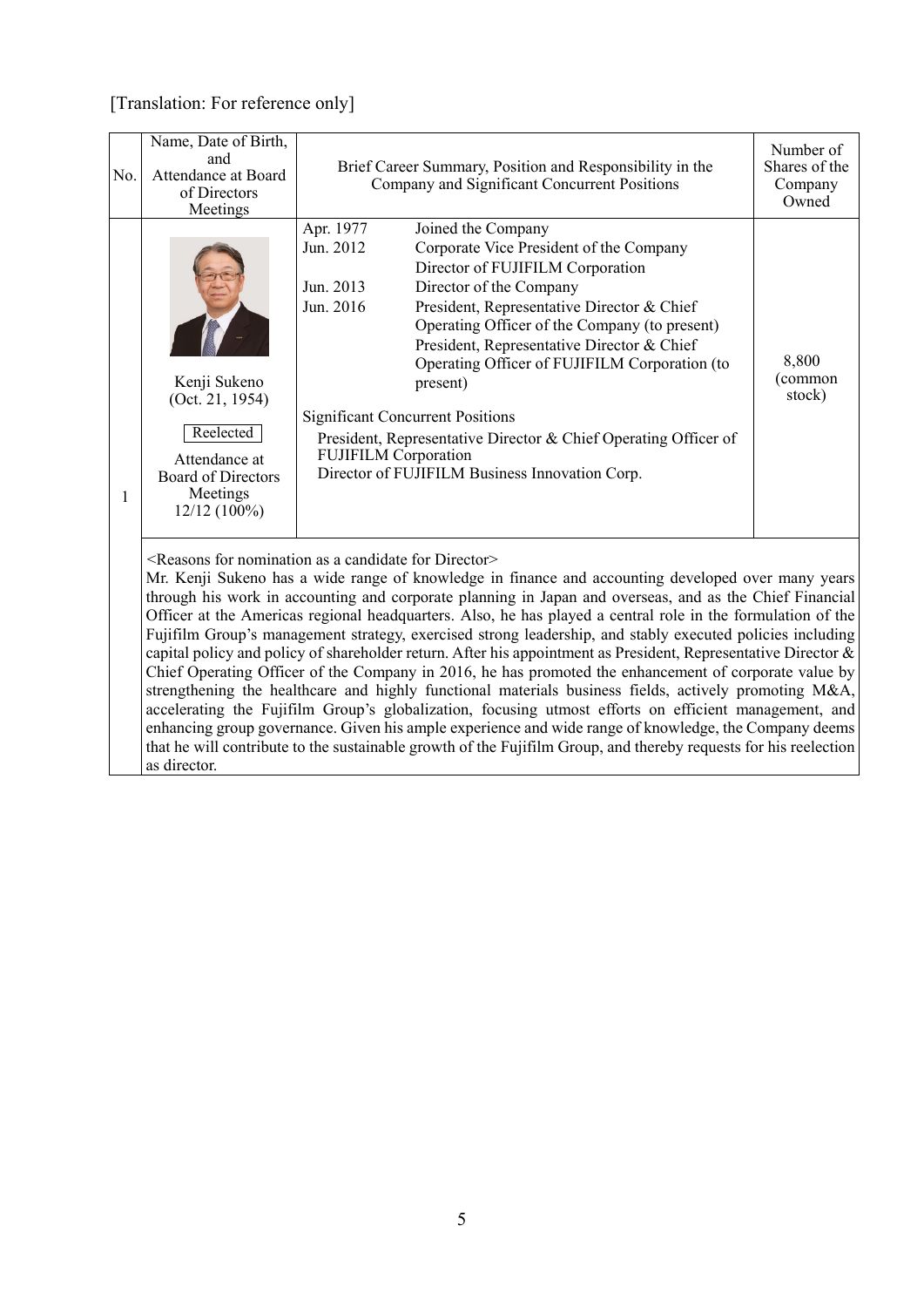| No. | Name, Date of Birth,<br>and<br>Attendance at Board<br>of Directors<br>Meetings                                           | Brief Career Summary, Position and Responsibility in the<br>Company and Significant Concurrent Positions                                                                                                                                                                                                                                                                                                                                                                                                                                                                                                                                                                                                                                                                                                                                                                                      | Number of<br>Shares of the<br>Company<br>Owned |
|-----|--------------------------------------------------------------------------------------------------------------------------|-----------------------------------------------------------------------------------------------------------------------------------------------------------------------------------------------------------------------------------------------------------------------------------------------------------------------------------------------------------------------------------------------------------------------------------------------------------------------------------------------------------------------------------------------------------------------------------------------------------------------------------------------------------------------------------------------------------------------------------------------------------------------------------------------------------------------------------------------------------------------------------------------|------------------------------------------------|
| 2.  | Teiichi Goto<br>(Jan. 23, 1959)<br>Reelected<br>Attendance at<br><b>Board of Directors</b><br>Meetings<br>$12/12(100\%)$ | Apr. 1983<br>Joined the Company<br>Nov. 2016<br>Director of FUJIFILM Corporation (to present)<br>Jun. 2018<br>Director of the Company (to present)<br><b>Significant Concurrent Positions</b><br>Director & Executive Vice President and General Manager of<br>Medical Systems Business Division of FUJIFILM Corporation                                                                                                                                                                                                                                                                                                                                                                                                                                                                                                                                                                      | 3,400<br>(common<br>stock)                     |
|     |                                                                                                                          | <reasons a="" as="" candidate="" director="" for="" nomination=""><br/>After being involved for many years in the sales and marketing operations in Japan and overseas, Mr. Teiichi<br/>Goto served as President of the medical equipment sales subsidiary in China, and he has ample experience in<br/>global sales promotion and management strategy. Currently, he is utilizing this experience and insight to drive<br/>growth in the medical systems business as a core operation of the Group. In addition, through the use of an<br/>active program of M&amp;A he is promoting the provision of total solutions that include a broad lineup of imaging<br/>diagnostic systems and medical IT services, with the aim of further expanding revenue in the healthcare<br/>business field. Given his ample experience and wide range of knowledge, as well as his positivity and</reasons> |                                                |

imagination that have enabled him to create and grow new businesses and ability to execute when developing the business, the Company deems that he will contribute to the sustainable growth of the Fujifilm Group, and thereby requests for his reelection as director.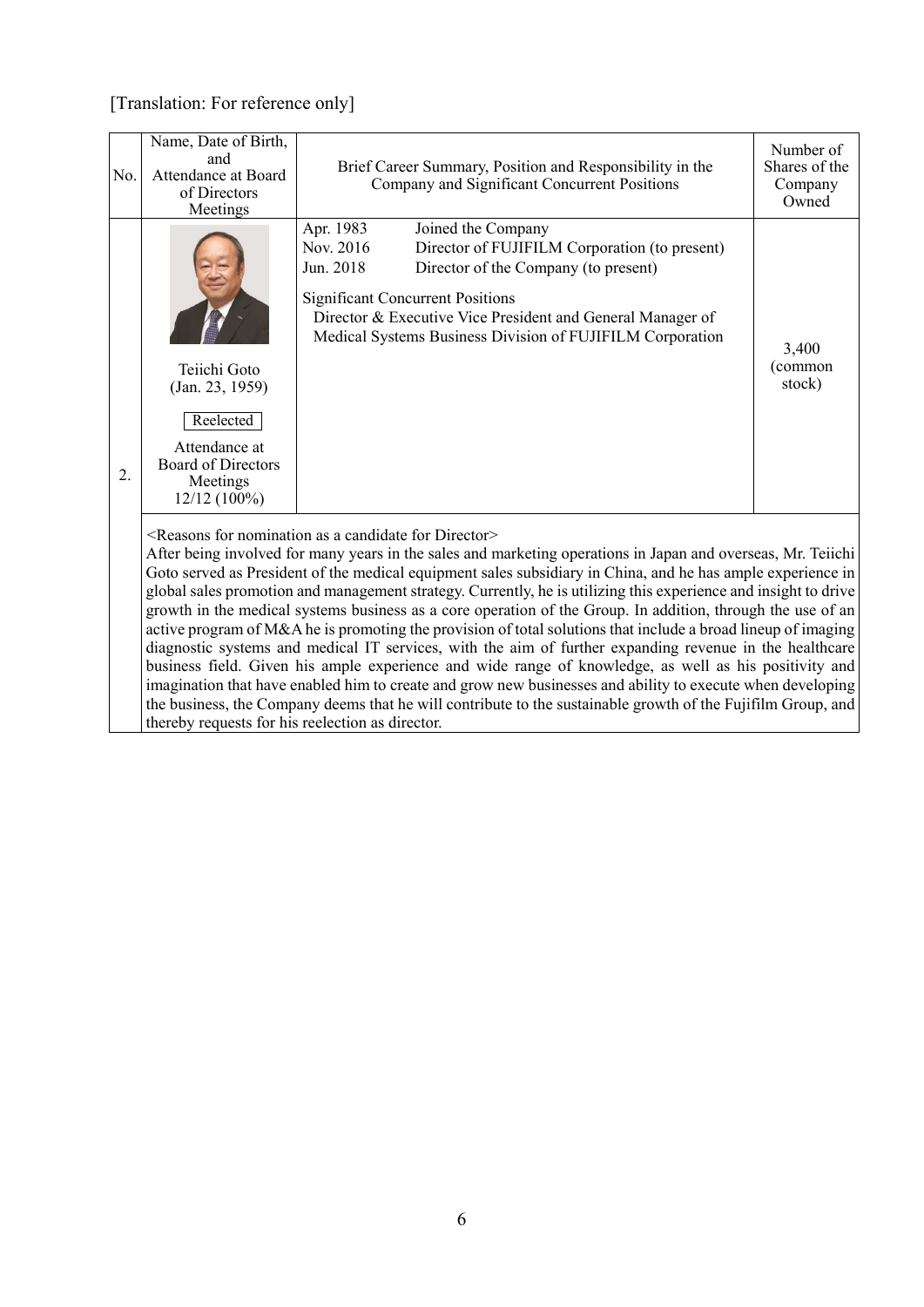| No.                                                                                                                                                                                                                                                                                                                                                                                                                                                                                                                                                                                                                                                                                                                                                                                                                                                                                                                                                | Name, Date of Birth,<br>and<br>Attendance at Board<br>of Directors<br>Meetings                                            |                                                                                                                   | Brief Career Summary, Position and Responsibility in the<br>Company and Significant Concurrent Positions                                                                                                                                                                                                                                                                                                                                                                                                                                                                                                                                                 | Number of<br>Shares of the<br>Company<br>Owned |
|----------------------------------------------------------------------------------------------------------------------------------------------------------------------------------------------------------------------------------------------------------------------------------------------------------------------------------------------------------------------------------------------------------------------------------------------------------------------------------------------------------------------------------------------------------------------------------------------------------------------------------------------------------------------------------------------------------------------------------------------------------------------------------------------------------------------------------------------------------------------------------------------------------------------------------------------------|---------------------------------------------------------------------------------------------------------------------------|-------------------------------------------------------------------------------------------------------------------|----------------------------------------------------------------------------------------------------------------------------------------------------------------------------------------------------------------------------------------------------------------------------------------------------------------------------------------------------------------------------------------------------------------------------------------------------------------------------------------------------------------------------------------------------------------------------------------------------------------------------------------------------------|------------------------------------------------|
| 3.                                                                                                                                                                                                                                                                                                                                                                                                                                                                                                                                                                                                                                                                                                                                                                                                                                                                                                                                                 | Kouichi Tamai<br>(Oct. 21, 1952)<br>Reelected<br>Attendance at<br><b>Board of Directors</b><br>Meetings<br>$12/12(100\%)$ | <b>May 2003</b><br>Jun. 2008<br>Jun. 2010<br>Jun. 2016<br>Jun. 2017<br>Jun. 2018<br>Apr. 2021<br>Innovation Corp. | Joined the Company<br>Director of FUJIFILM Corporation<br>Director of the Company<br>Director & Senior Executive Vice President of<br><b>FUJIFILM Corporation</b><br>Deputy President and Representative Director of<br>Fuji Xerox Co., Ltd.*<br>Director & Senior Executive Vice President of the<br>Company (to present)<br>President and Representative Director of Fuji Xerox<br>$Co., Ltd.*$<br>Chairman and Representative Director of<br>FUJIFILM Business Innovation Corp. (to present)<br>* Current: FUJIFILM Business Innovation Corp.<br><b>Significant Concurrent Positions</b><br>Chairman and Representative Director of FUJIFILM Business | 15,100<br>(common<br>stock)                    |
| <reasons a="" as="" candidate="" director="" for="" nomination=""><br/>Mr. Kouichi Tamai has been involved in equipment research and development over many years, and has<br/>contributed to the growth and increased efficiency of the various businesses as the person in charge of the<br/>medical systems business and the optical device and electronic imaging business. As President of FUJIFILM<br/>Business Innovation Corp., he promoted operational reforms and transformed the company into a more robust<br/>enterprise. As Chairman of FUJIFILM Business Innovation Corp., he is currently solidifying the foundation<br/>in preparation for the global development of the business innovation operations. Given his ample experience<br/>and wide range of knowledge, the Company deems that he will contribute to the sustainable growth of the<br/>Fujifilm Group, and thereby requests for his reelection as director.</reasons> |                                                                                                                           |                                                                                                                   |                                                                                                                                                                                                                                                                                                                                                                                                                                                                                                                                                                                                                                                          |                                                |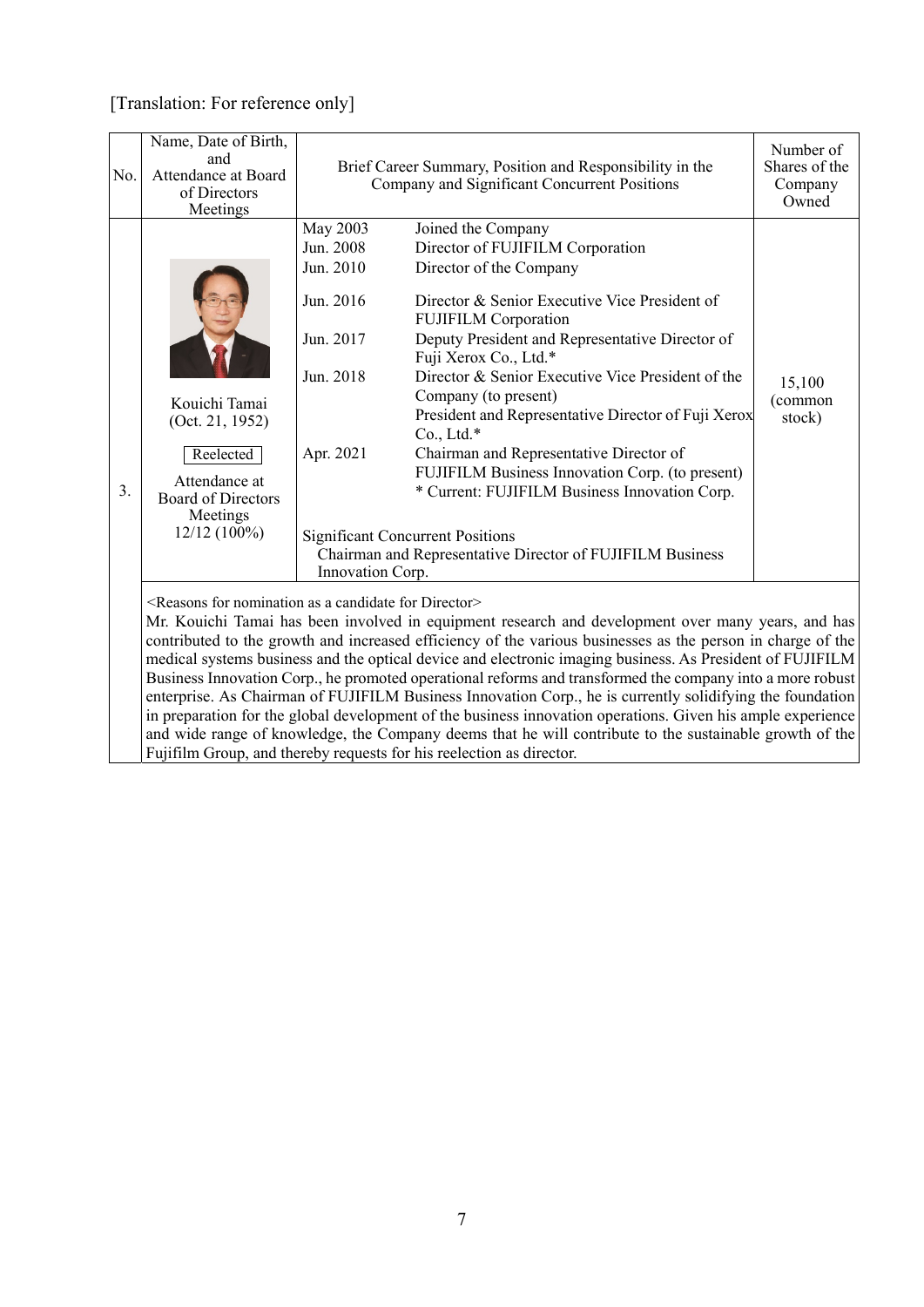| No.            | Name, Date of Birth,<br>and<br>Attendance at Board<br>of Directors<br>Meetings                                            | Brief Career Summary, Position and Responsibility in the<br>Company and Significant Concurrent Positions                                                                                                                                                                                                                                                                                                                                                                                                                                                                                                                                                                                                                                                                                                                                                                                                                                                                                                                                                                                                                | Number of<br>Shares of the<br>Company<br>Owned |
|----------------|---------------------------------------------------------------------------------------------------------------------------|-------------------------------------------------------------------------------------------------------------------------------------------------------------------------------------------------------------------------------------------------------------------------------------------------------------------------------------------------------------------------------------------------------------------------------------------------------------------------------------------------------------------------------------------------------------------------------------------------------------------------------------------------------------------------------------------------------------------------------------------------------------------------------------------------------------------------------------------------------------------------------------------------------------------------------------------------------------------------------------------------------------------------------------------------------------------------------------------------------------------------|------------------------------------------------|
| $\overline{4}$ | Takashi Iwasaki<br>(May 2, 1956)<br>Reelected<br>Attendance at<br><b>Board of Directors</b><br>Meetings<br>$12/12(100\%)$ | Apr. 1981<br>Joined the Company<br>Jun. 2016<br>Director of FUJIFILM Corporation<br>Jun. 2018<br>Director & Corporate Vice President and General<br>Manager of Corporate R&D Division of the<br>Company<br>Dec. 2020<br>Director & Corporate Vice President and General<br>Manager of CTO Office of the Company (to<br>present)<br>Director & Senior Executive Vice President of<br>FUJIFILM Corporation (to present)<br><b>Significant Concurrent Positions</b><br>Director & Senior Executive Vice President, General Manager of<br>CTO Office and General Manager of Electronic Materials<br>Business Division of FUJIFILM Corporation                                                                                                                                                                                                                                                                                                                                                                                                                                                                               | 5,000<br>(common<br>stock)                     |
|                | director.                                                                                                                 | <reasons a="" as="" candidate="" director="" for="" nomination=""><br/>Mr. Takashi Iwasaki possesses considerable insight relating to fundamental technologies of the Fujifilm<br/>Group as he has been involved for many years in research and development in such areas as recording media<br/>products and highly functional material products. Furthermore, he has served as President of a U.S. subsidiary<br/>involved in the electronic materials business and led the overseas expansion of the said business. He possesses<br/>extensive experience in global corporate management. Currently, he is utilizing this experience and insight in<br/>his role as Chief Technical Officer (CTO), leading the efforts to formulate and implement a technology<br/>strategy that focuses on the Fujifilm Group's business concepts aimed at finding solutions to medium- to<br/>long-term social issues. Given his ample experience and wide range of knowledge, the Company deems that<br/>he will contribute to the sustainable growth of the Fujifilm Group, and thereby requests for his reelection as</reasons> |                                                |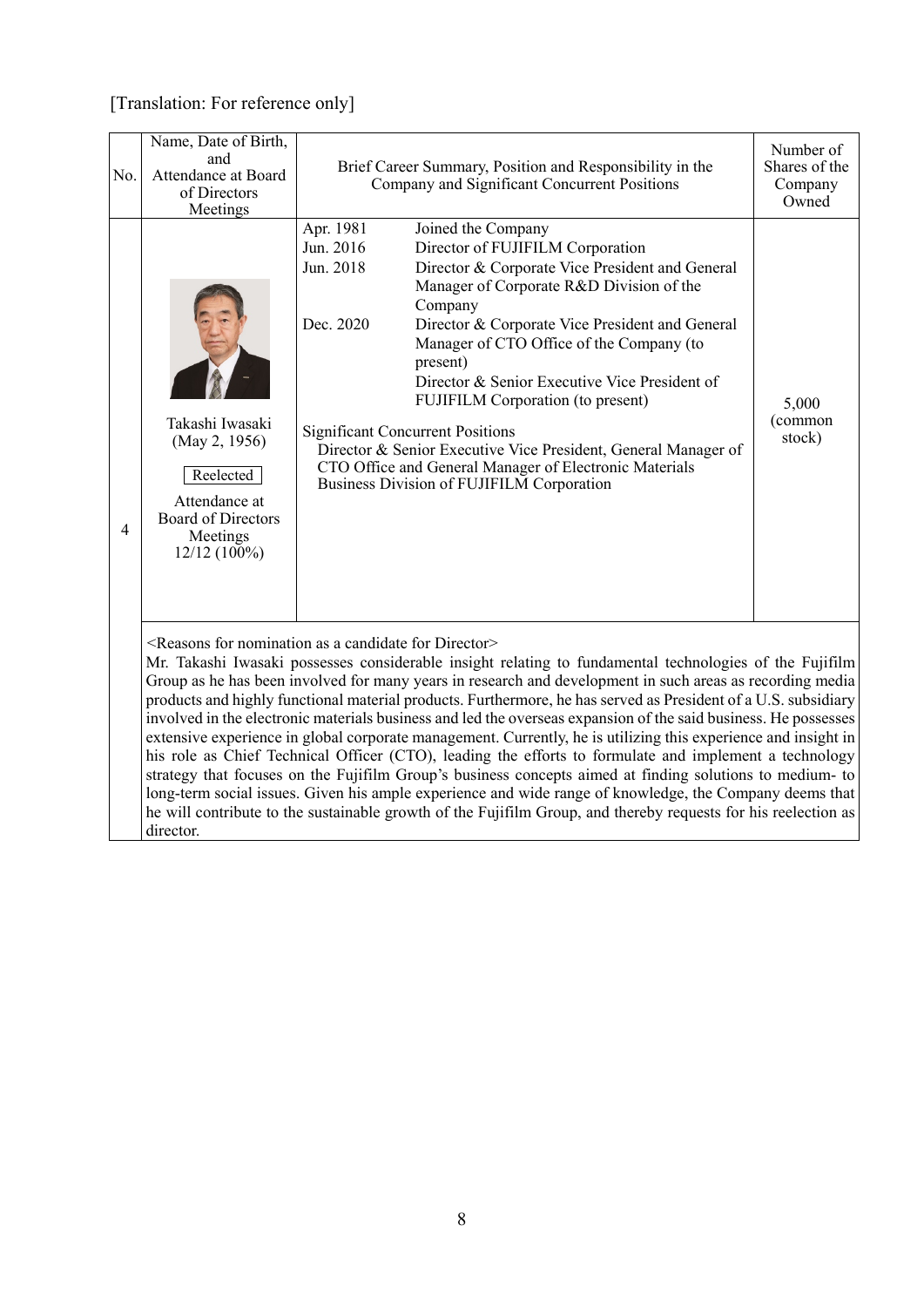| No. | Name, Date of Birth,<br>and<br>Attendance at Board<br>of Directors<br>Meetings                                                | Brief Career Summary, Position and Responsibility in the<br>Company and Significant Concurrent Positions                                                                                                                                                                                                                                                                                                                                                                                                                                                                                                                                                                                                                                                                                                                                                                                                                                                                                                                                                                                                               | Number of<br>Shares of the<br>Company<br>Owned |
|-----|-------------------------------------------------------------------------------------------------------------------------------|------------------------------------------------------------------------------------------------------------------------------------------------------------------------------------------------------------------------------------------------------------------------------------------------------------------------------------------------------------------------------------------------------------------------------------------------------------------------------------------------------------------------------------------------------------------------------------------------------------------------------------------------------------------------------------------------------------------------------------------------------------------------------------------------------------------------------------------------------------------------------------------------------------------------------------------------------------------------------------------------------------------------------------------------------------------------------------------------------------------------|------------------------------------------------|
| 5   | Takatoshi Ishikawa<br>(Mar. 9, 1954)<br>Reelected<br>Attendance at<br><b>Board of Directors</b><br>Meetings<br>$12/12(100\%)$ | Apr. 1978<br>Joined the Company<br>Director of the Company<br>Jun. 2012<br>Director of FUJIFILM Corporation<br>Jun. 2019<br>Director of the Company (to present)<br>Jun. 2020<br>Director & Senior Executive Vice President of<br><b>FUJIFILM Corporation (to present)</b><br><b>Significant Concurrent Positions</b><br>Director & Senior Executive Vice President, General Manager of<br>Life Sciences Strategy Headquarters and General Manager of the<br>Bio CDMO Business Division of FUJIFILM Corporation                                                                                                                                                                                                                                                                                                                                                                                                                                                                                                                                                                                                        | 5,000<br>(common<br>stock)                     |
|     |                                                                                                                               | <reasons a="" as="" candidate="" director="" for="" nomination=""><br/>Mr. Takatoshi Ishikawa has been involved in the research and development and business promotion of<br/>semiconductor materials over many years, and has built the competitive platform of the Fujifilm Group's<br/>electronic materials business. As the person in charge of the pharmaceutical business, he has also expanded<br/>business strategies including the development of new drugs. Currently, as the person in charge of the contract<br/>process development and manufacturing business for biopharmaceuticals, one of the high-growth businesses<br/>of the Fujifilm Group, he is utilizing this experience and insight to enable the business growth of the Fujifilm<br/>Group's healthcare business field through such feats as bringing about an increase in production capacity and<br/>enhancing profitability, while strengthening cooperation within the Group at a global level. Furthermore, as<br/>the person in charge of the Life Sciences Strategy Headquarters, he is promoting and drawing up an overall</reasons> |                                                |

cross-business strategy in order to generate synergies and create new businesses in the life science business field, thus contributing to the growth of Fujifilm Group's businesses in this area. Given his ample experience and wide range of knowledge, the Company deems that he will contribute to the sustainable growth of the

Fujifilm Group, and thereby requests for his reelection as director.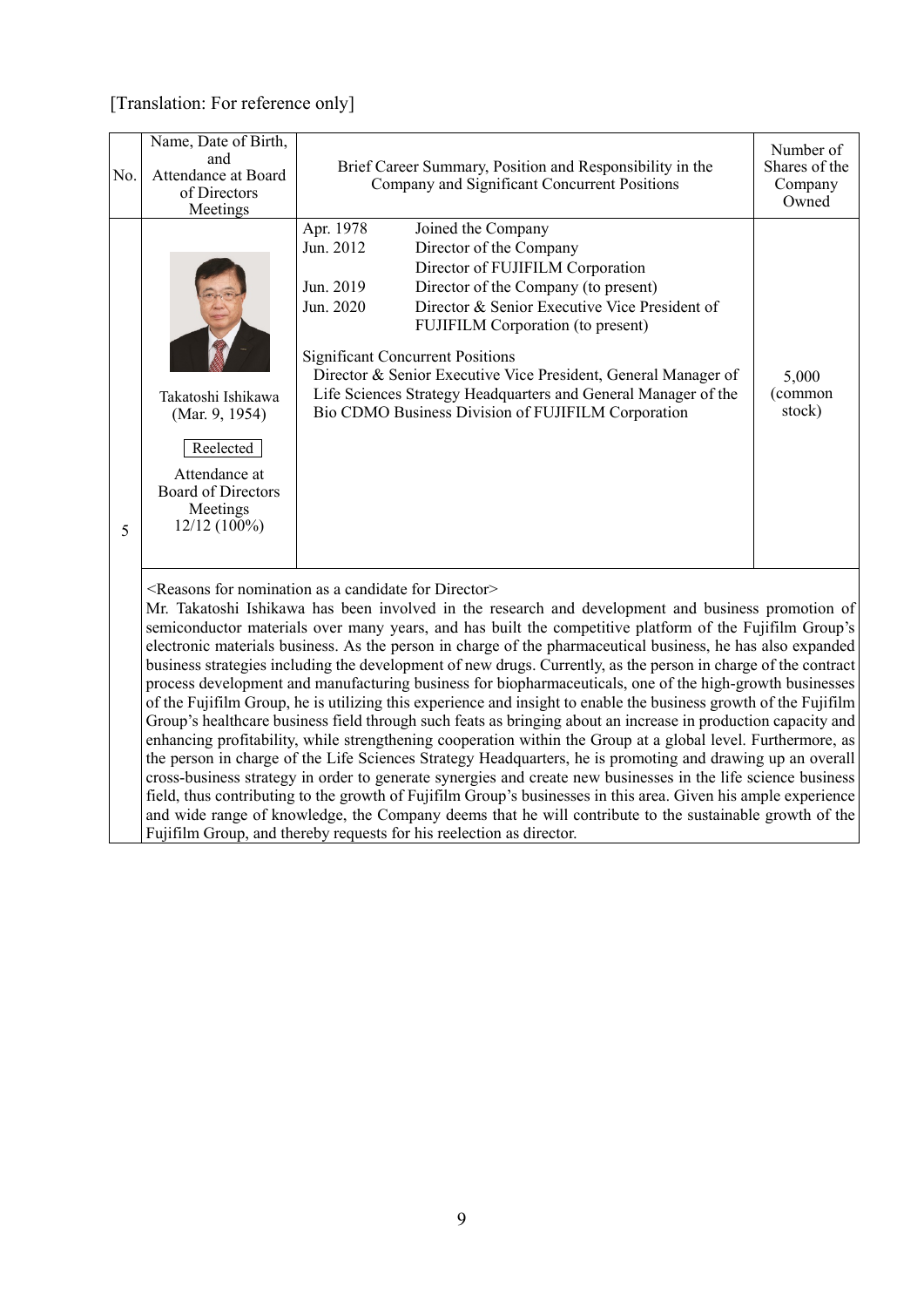| Apr. 1979<br>Joined the Company<br>Apr. 2018<br>Corporate Vice President of the Company<br>Director of FUJIFILM Corporation (to present)<br>Director & Corporate Vice President of the<br>Jun. 2018<br>Company<br>Jun. 2019<br>Director of the Company (to present)<br>2,600<br><b>Significant Concurrent Positions</b><br>(common<br>Director & Senior Vice President and General Manager of<br>Junji Okada<br>stock)<br>Pharmaceutical Products Division of FUJIFILM Corporation<br>(Sep. 4, 1956)<br>Reelected<br>6<br>Attendance at<br><b>Board of Directors</b><br>Meetings | No. | Name, Date of Birth,<br>and<br>Attendance at Board<br>of Directors<br>Meetings | Brief Career Summary, Position and Responsibility in the<br>Company and Significant Concurrent Positions | Number of<br>Shares of the<br>Company<br>Owned |
|----------------------------------------------------------------------------------------------------------------------------------------------------------------------------------------------------------------------------------------------------------------------------------------------------------------------------------------------------------------------------------------------------------------------------------------------------------------------------------------------------------------------------------------------------------------------------------|-----|--------------------------------------------------------------------------------|----------------------------------------------------------------------------------------------------------|------------------------------------------------|
|                                                                                                                                                                                                                                                                                                                                                                                                                                                                                                                                                                                  |     | $12/12(100\%)$                                                                 |                                                                                                          |                                                |

<Reasons for nomination as a candidate for Director>

Mr. Junji Okada has held prominent positions over many years in corporate administrative affairs such as accounting, corporate planning and investor relations and served as President of the European regional headquarters, and has ample experience relating to management of the Fujifilm Group. Currently, he is utilizing this experience and knowledge as the person in charge of the Fujifilm Group's pharmaceuticals business to enact fundamental reforms and promote the development of innovative and high-value added pharmaceuticals. Given his ample experience and wide range of knowledge, the Company deems that he will contribute to the sustainable growth of the Fujifilm Group, and thereby requests for his reelection as director.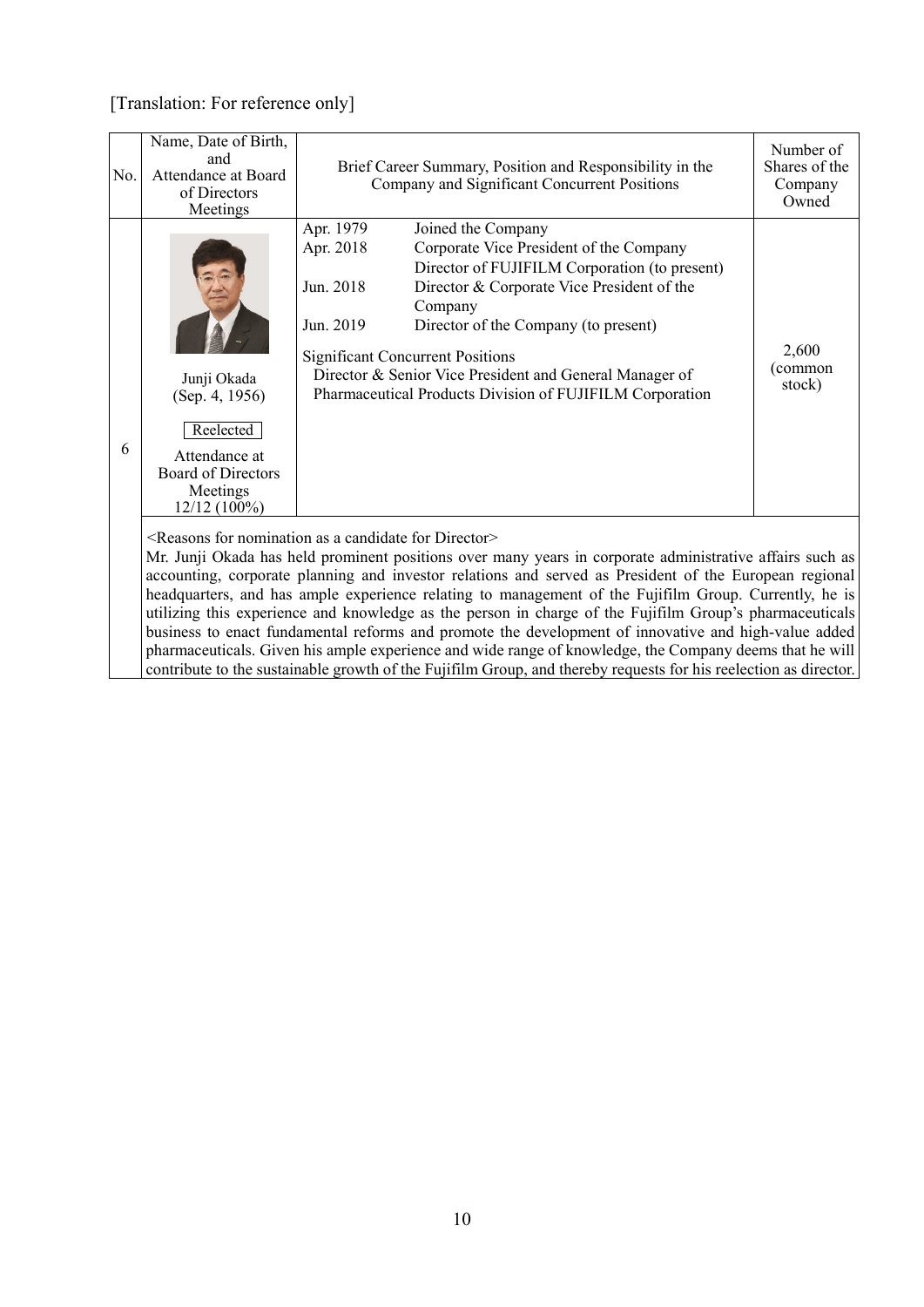| No. | Name, Date of Birth,<br>and<br>Attendance at Board<br>of Directors<br>Meetings                                                                      | Brief Career Summary, Position and Responsibility in the<br>Company and Significant Concurrent Positions                                                                                                                                                                                                                                                                                                                                                                                                                                                                                                                                                                                                                                                                                                                                                                                                                                                                                                                                                                                                                                                                                                                                                                                                                                                                          | Number of<br>Shares of the<br>Company<br>Owned |
|-----|-----------------------------------------------------------------------------------------------------------------------------------------------------|-----------------------------------------------------------------------------------------------------------------------------------------------------------------------------------------------------------------------------------------------------------------------------------------------------------------------------------------------------------------------------------------------------------------------------------------------------------------------------------------------------------------------------------------------------------------------------------------------------------------------------------------------------------------------------------------------------------------------------------------------------------------------------------------------------------------------------------------------------------------------------------------------------------------------------------------------------------------------------------------------------------------------------------------------------------------------------------------------------------------------------------------------------------------------------------------------------------------------------------------------------------------------------------------------------------------------------------------------------------------------------------|------------------------------------------------|
| 7   | Tatsuo Kawada<br>(Jan. 27, 1940)<br>Reelected<br>Outside<br>Independent<br>Attendance at<br><b>Board of Directors</b><br>Meetings<br>$12/12(100\%)$ | Representative Director and President of SEIREN<br>Aug. 1987<br>CO., LTD.<br>Jun. 2011<br>Chairman and President of SEIREN CO., LTD.<br>Jun. 2014<br>Chairman of SEIREN CO., LTD.<br>(to present)<br>Jun. 2017<br>Director (Outside Director) of the Company (to<br>present)<br><b>Significant Concurrent Positions</b><br>Chairman of SEIREN CO., LTD.<br>Outside Director of Hokuriku Electric Power Company<br>Member of the Board (external) of Daikin Industries, Ltd.<br>Outside Director of Hokuhoku Financial Group, Inc.                                                                                                                                                                                                                                                                                                                                                                                                                                                                                                                                                                                                                                                                                                                                                                                                                                                 | $\mathbf{0}$<br>(common<br>stock)              |
|     | above-mentioned role.                                                                                                                               | <reasons a="" and="" as="" candidate="" director="" expected="" for="" nomination="" of="" outline="" outside="" roles=""><br/>Mr. Tatsuo Kawada has served as representative director of a general textile manufacturer for many years.<br/>With his strong leadership, he has achieved transformation of the company's business model, creation of<br/>innovation, and organizational reform. By giving useful suggestions and expressing opinions on many aspects<br/>of the Company's management at the board of directors meetings based on his ample experience and wide<br/>range of knowledge as a corporate executive, Mr. Tatsuo Kawada has enabled reasonable and adequate<br/>decision-making by the board of directors. In addition, as Chairman of the Nomination and Remuneration<br/>Advisory Committee, he has been leading efforts to enhance transparency of the processes related to a<br/>succession plan of the CEO and to remuneration for directors, as well as screening and endorsing candidates<br/>who were endowed with the right temperament for CEO successors. The Company believes that he is able to<br/>continue executing his duties as outside director in an appropriate and sufficient manner, and thereby requests<br/>for his reelection as outside director. After being appointed, he is expected to continue to fulfill the</reasons> |                                                |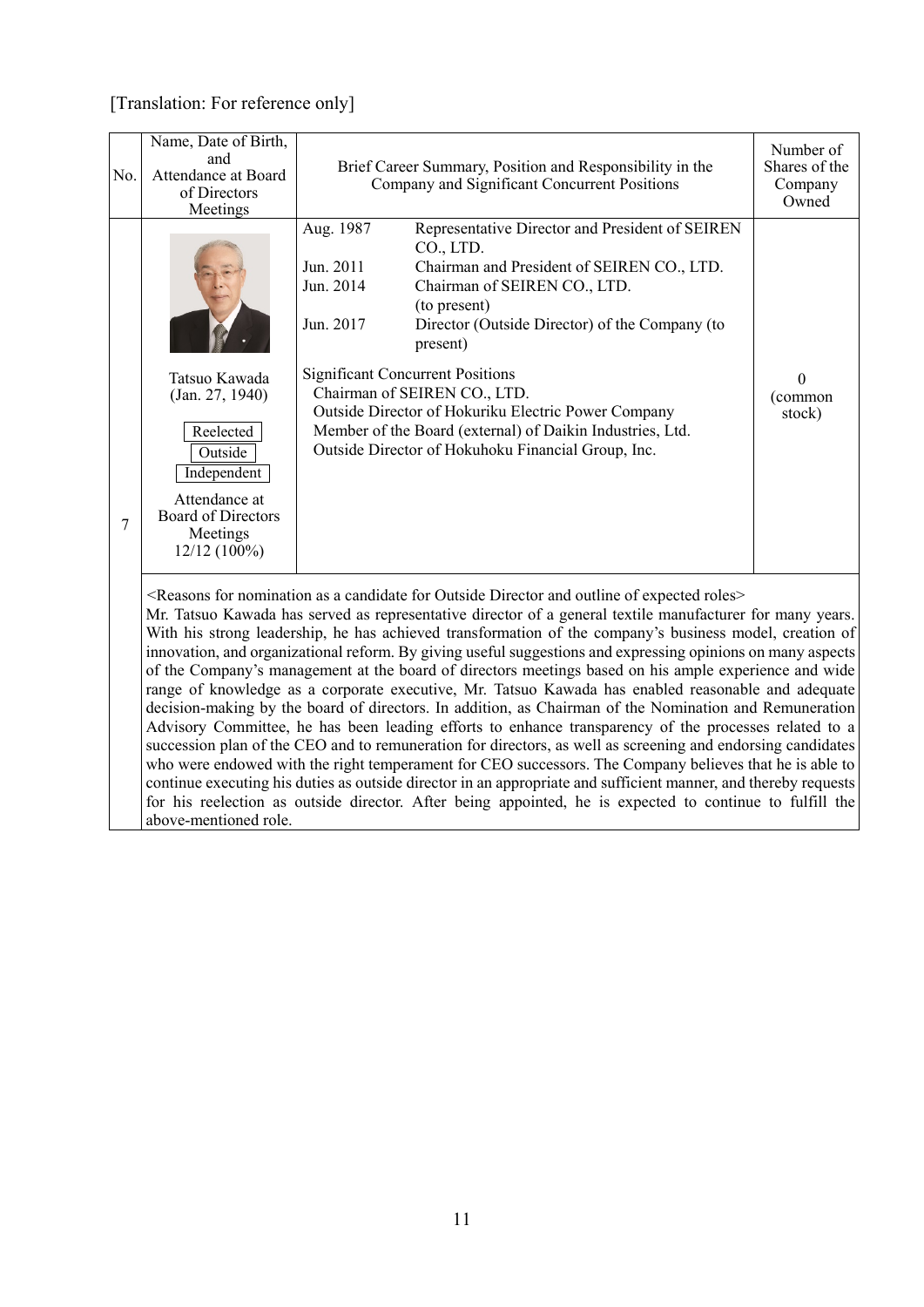| No. | Name, Date of Birth,<br>and<br>Attendance at Board<br>of Directors<br>Meetings                                                                        | Brief Career Summary, Position and Responsibility in the<br>Company and Significant Concurrent Positions                                                                                                                                                                                                                                                                                                                                                                                                                                                                                                                                                                                                                                                                                                                                                                                                                                                                                                                                                                                                                                                                                                                                                                               | Number of<br>Shares of the<br>Company<br>Owned |
|-----|-------------------------------------------------------------------------------------------------------------------------------------------------------|----------------------------------------------------------------------------------------------------------------------------------------------------------------------------------------------------------------------------------------------------------------------------------------------------------------------------------------------------------------------------------------------------------------------------------------------------------------------------------------------------------------------------------------------------------------------------------------------------------------------------------------------------------------------------------------------------------------------------------------------------------------------------------------------------------------------------------------------------------------------------------------------------------------------------------------------------------------------------------------------------------------------------------------------------------------------------------------------------------------------------------------------------------------------------------------------------------------------------------------------------------------------------------------|------------------------------------------------|
| 8   | Kunitaro Kitamura<br>(May 9, 1952)<br>Reelected<br>Outside<br>Independent<br>Attendance at<br><b>Board of Directors</b><br>Meetings<br>$12/12(100\%)$ | Apr. 2011<br>Representative Director and Deputy President of<br>Sumitomo Mitsui Trust Holdings, Inc.<br>Representative Director and Deputy President of<br>The Chuo Mitsui Trust and Banking Company,<br>Limited (current Sumitomo Mitsui Trust Bank,<br>Limited)<br>Apr. 2012<br>Representative Director and President of Sumitomo<br>Mitsui Trust Holdings, Inc.<br>Chairman (Representative Director) of Sumitomo<br>Mitsui Trust Bank, Limited<br>Apr. 2017<br>Representative Director of Sumitomo Mitsui Trust<br>Holdings, Inc.<br>Chairman (Director) of Sumitomo Mitsui Trust<br>Bank, Limited<br>Jun. 2017<br>Director of Sumitomo Mitsui Trust Holdings, Inc.<br>(to present)<br>Director (Outside Director) of the Company (to<br>present)<br><b>Significant Concurrent Positions</b><br>Director of Sumitomo Mitsui Trust Holdings, Inc.<br>Outside Director of ASAGAMI CORPORATION                                                                                                                                                                                                                                                                                                                                                                                        | $\boldsymbol{0}$<br>(common<br>stock)          |
|     |                                                                                                                                                       | <reasons a="" and="" as="" candidate="" director="" expected="" for="" nomination="" of="" outline="" outside="" roles=""><br/>Mr. Kunitaro Kitamura has served as representative director of financial institutions for many years,<br/>demonstrating strong leadership. He has ample experience and wide range of knowledge in the fields of<br/>finance and capital markets. By giving useful suggestions and expressing opinions on many aspects of the<br/>Company's management, including M&amp;A and capital policy, at the board of directors meetings based on this<br/>experience and knowledge, Mr. Kunitaro Kitamura has enabled reasonable and adequate decision-making by<br/>the board of directors. In addition, as a member of the Nomination and Remuneration Advisory Committee, he<br/>has been contributing efforts to enhance transparency of the processes related to a succession plan of the CEO<br/>and to remuneration for directors, as well as screening and endorsing candidates who were endowed with the<br/>right temperament for CEO successors. The Company believes that he is able to continue executing his duties<br/>as outside director in an appropriate and sufficient manner, and thereby requests for his reelection as outside</reasons> |                                                |

director. After being appointed, he is expected to continue to fulfill the above-mentioned role.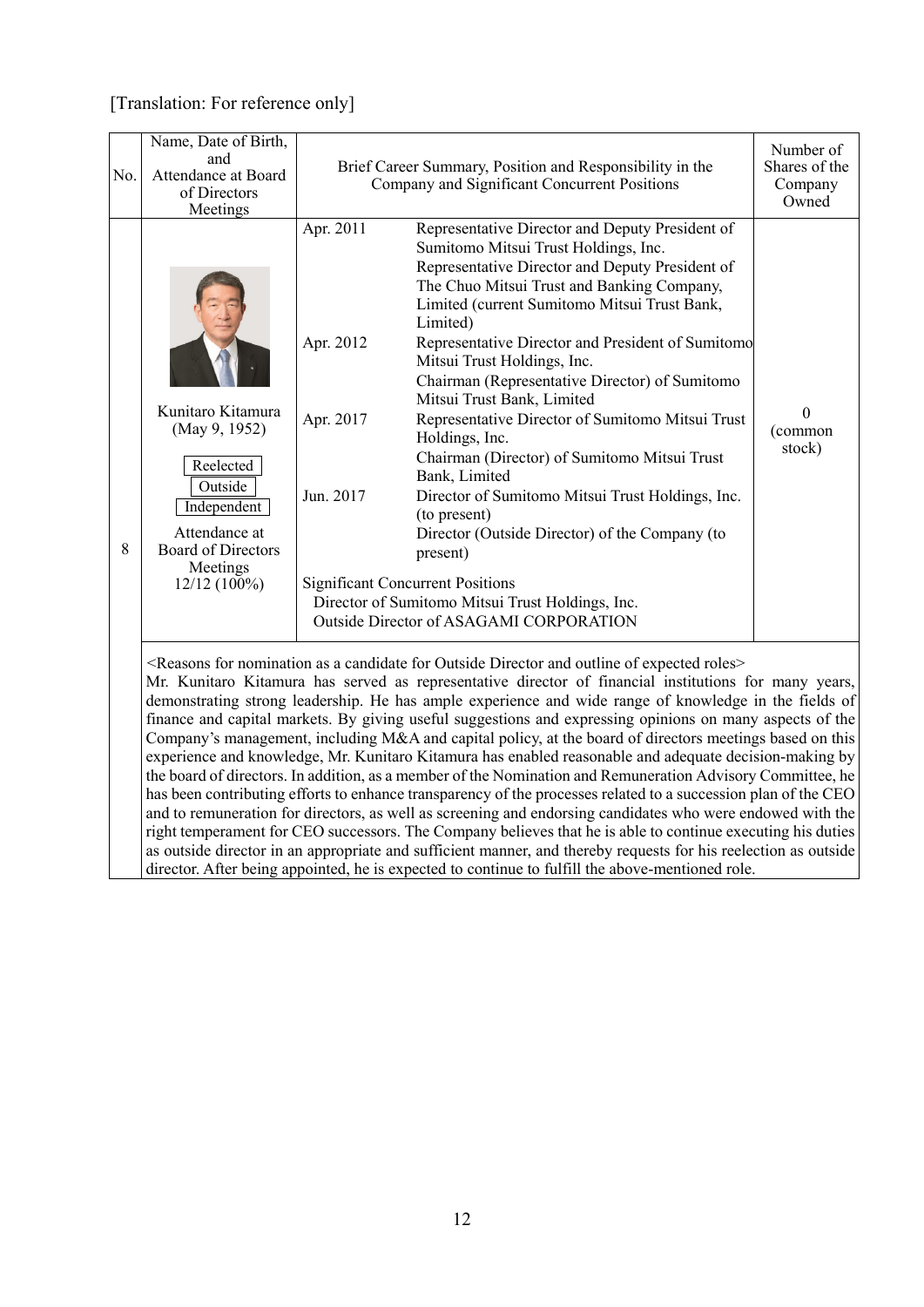| No. | Name, Date of Birth,<br>and<br>Attendance at Board<br>of Directors<br>Meetings                                                                  | Brief Career Summary, Position and Responsibility in the<br>Company and Significant Concurrent Positions                                                                                                                                                                                                                                                                                                                                                                                                                                                                                                                                                                                                                                                                                                                                                                                                                                                                                                                                                                                                                                                                                                                                                                                                                                                                                                                                                                                                        | Number of<br>Shares of the<br>Company<br>Owned |
|-----|-------------------------------------------------------------------------------------------------------------------------------------------------|-----------------------------------------------------------------------------------------------------------------------------------------------------------------------------------------------------------------------------------------------------------------------------------------------------------------------------------------------------------------------------------------------------------------------------------------------------------------------------------------------------------------------------------------------------------------------------------------------------------------------------------------------------------------------------------------------------------------------------------------------------------------------------------------------------------------------------------------------------------------------------------------------------------------------------------------------------------------------------------------------------------------------------------------------------------------------------------------------------------------------------------------------------------------------------------------------------------------------------------------------------------------------------------------------------------------------------------------------------------------------------------------------------------------------------------------------------------------------------------------------------------------|------------------------------------------------|
| 9   | Makiko Eda<br>(Aug. 2, 1965)<br>Reelected<br>Outside<br>Independent<br>Attendance at<br><b>Board of Directors</b><br>Meetings<br>$12/12(100\%)$ | Oct. 2013<br>Representative Director and President of Intel K.K.<br>Apr. 2018<br>Chief Representative Officer of World Economic<br>Forum Japan (to present)<br>Jun. 2018<br>Director (Outside Director) of the Company (to<br>present)<br><b>Significant Concurrent Positions</b><br>Chief Representative Officer of World Economic Forum Japan<br>Outside Director of Tokyo Electron Ltd.                                                                                                                                                                                                                                                                                                                                                                                                                                                                                                                                                                                                                                                                                                                                                                                                                                                                                                                                                                                                                                                                                                                      | 0<br>(common<br>stock)                         |
|     |                                                                                                                                                 | <reasons a="" and="" as="" candidate="" director="" expected="" for="" nomination="" of="" outline="" outside="" roles=""><br/>After being responsible for marketing in the overseas market for many years in a major U.S. semiconductor<br/>manufacturer, Ms. Makiko Eda served as representative director of a Japanese-incorporated subsidiary of the<br/>said company, and with her strong leadership, has achieved creation of a new market and development of<br/>global personnel. Currently in her role as Chief Representative Officer of the World Economic Forum Japan,<br/>she is working to bring leaders from various industries together to improve, on a global scale, wide range of<br/>issues such as regional and industrial issues. Based on such ample experience and wide range of knowledge,<br/>Ms. Makiko Eda has enabled reasonable and adequate decision-making by the board of directors by giving<br/>useful suggestions and expressing opinions on many aspects of the Company's management at the board of<br/>directors meetings, while she proactively provided advice on the Fujifilm Group's measures concerning ESG<br/>(Environmental, social, and governance). The Company believes that she is able to continue executing her<br/>duties as outside director in an appropriate and sufficient manner, and thereby requests for her reelection as<br/>outside director. After being appointed, she is expected to continue to fulfill the above-mentioned role.</reasons> |                                                |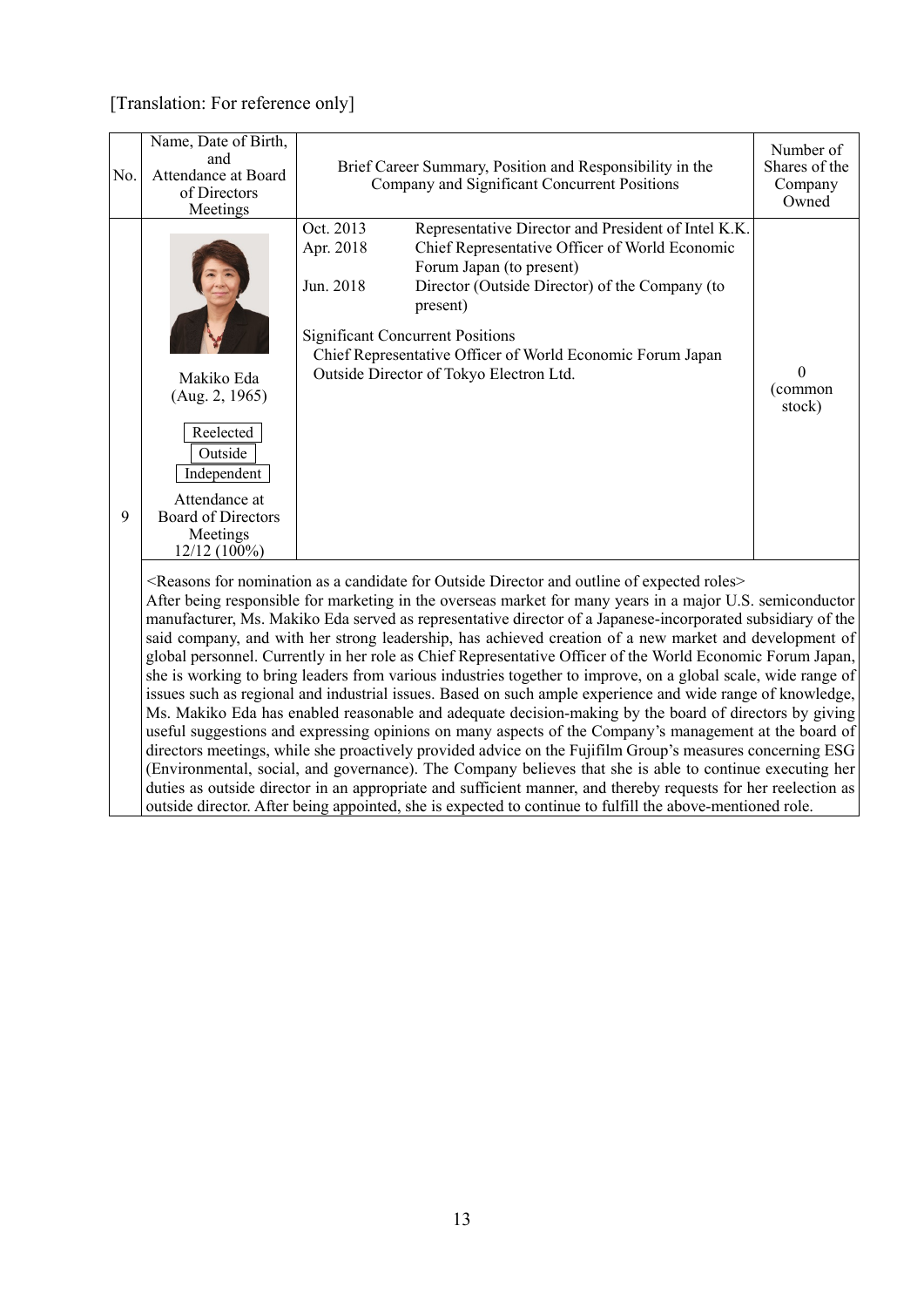above-mentioned role.

| No. | Name, Date of Birth,<br>and<br>Attendance at Board<br>of Directors<br>Meetings                                                                      |                                                                            | Brief Career Summary, Position and Responsibility in the<br>Company and Significant Concurrent Positions                                                                                                                                                                                                                                                                                                                                                                                                                                                                                                                                                                                                                                                                                                                                                                                                                                                                                                                                                                                                                                                                                                                                                           | Number of<br>Shares of the<br>Company<br>Owned |
|-----|-----------------------------------------------------------------------------------------------------------------------------------------------------|----------------------------------------------------------------------------|--------------------------------------------------------------------------------------------------------------------------------------------------------------------------------------------------------------------------------------------------------------------------------------------------------------------------------------------------------------------------------------------------------------------------------------------------------------------------------------------------------------------------------------------------------------------------------------------------------------------------------------------------------------------------------------------------------------------------------------------------------------------------------------------------------------------------------------------------------------------------------------------------------------------------------------------------------------------------------------------------------------------------------------------------------------------------------------------------------------------------------------------------------------------------------------------------------------------------------------------------------------------|------------------------------------------------|
| 10  | Takashi Shimada<br>(Mar. 20, 1960)<br>Reelected<br>Outside<br>Independent<br>Attendance at<br><b>Board of Directors</b><br>Meetings<br>$9/9(100\%)$ | Apr. 1982<br>Jul. 2015<br>Jun. 2016<br>Jul. 2017<br>Jul. 2019<br>Jun. 2020 | Joined the Ministry of International Trade and<br>Industry (current Ministry of Economy, Trade and<br>Industry (METI))<br>Deputy Vice-Minister of Economy, Trade and<br>Industry of METI<br>Director-General of Trade Policy Bureau of METI<br>Vice-Minister of Economy, Trade and Industry of<br><b>METI</b><br>Special Advisor to METI<br>Director (Outside Director) of the Company (to<br>present)<br><b>Significant Concurrent Positions</b><br>Outside Auditor of the Yomiuri Shimbun Osaka Headquarters<br>Outside Auditor of the Yomiuri Shimbun West Headquarters                                                                                                                                                                                                                                                                                                                                                                                                                                                                                                                                                                                                                                                                                         | $\Omega$<br>(common<br>stock)                  |
|     |                                                                                                                                                     |                                                                            | <reasons a="" and="" as="" candidate="" director="" expected="" for="" nomination="" of="" outline="" outside="" roles<br="">Mr. Takashi Shimada has successively held important posts at METI serving as Deputy Vice-Minister of<br/>Economy, Trade and Industry, Director-General of Trade Policy Bureau, and Vice-Minister of Economy,<br/>Trade and Industry where he responded to global changes in industrial structures, strengthened lateral<br/>coordination within various organizations at METI, and promoted new industrial and international trade<br/>policies. By giving suggestions and advice on many aspects of the Company's management at the board of<br/>directors meetings based on his ample experience and wide range of knowledge, Mr. Takashi Shimada has<br/>enabled reasonable and adequate decision-making by the board of directors. Although he has never been<br/>involved in corporate management in any way other than as an outside officer, the Company believes that he is<br/>able to continue executing his duties as outside director in an appropriate and sufficient manner and thereby<br/>requests for his reelection as outside director. After being appointed, he is expected to continue to fulfill the</reasons> |                                                |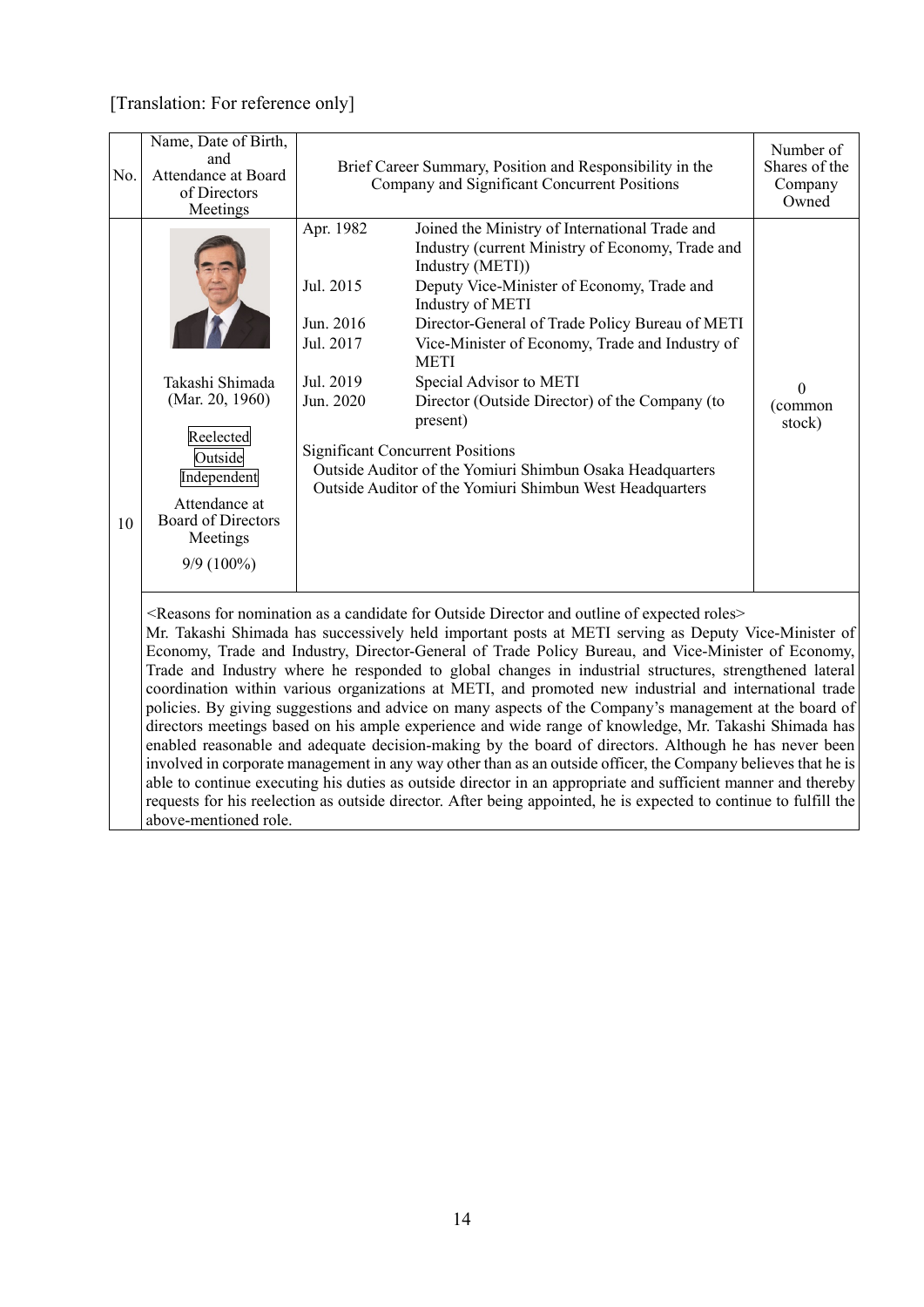| No. | Name, Date of Birth,<br>and<br>Attendance at Board<br>of Directors<br>Meetings             |                                                                            | Brief Career Summary, Position and Responsibility in the<br>Company and Significant Concurrent Positions                                                                                                                                                                                                                                                                                                                                                                                                                                                                                                                                                                                                                                                                                                                                                                                                                                                                                              | Number of<br>Shares of the<br>Company<br>Owned                                                                                                                                                                |  |  |  |  |  |  |  |  |
|-----|--------------------------------------------------------------------------------------------|----------------------------------------------------------------------------|-------------------------------------------------------------------------------------------------------------------------------------------------------------------------------------------------------------------------------------------------------------------------------------------------------------------------------------------------------------------------------------------------------------------------------------------------------------------------------------------------------------------------------------------------------------------------------------------------------------------------------------------------------------------------------------------------------------------------------------------------------------------------------------------------------------------------------------------------------------------------------------------------------------------------------------------------------------------------------------------------------|---------------------------------------------------------------------------------------------------------------------------------------------------------------------------------------------------------------|--|--|--|--|--|--|--|--|
| 11  | Masayuki Higuchi<br>(May 8, 1963)<br>Newly elected                                         | Apr. 1987<br>Oct. 2008<br>Aug. 2009<br>Jul. 2015<br>Oct. 2018<br>Jun. 2019 | Joined the Company<br>Senior Operations Manager of FUJIFILM Europe<br>GmbH<br>Senior Operations Manager of FUJIFILM Holdings<br>America Corporation<br>President & CEO of FUJIFILM Sonosite, Inc.<br>Corporate Vice President and Deputy General<br>Manager of Corporate Planning Division of the<br>Company<br>Director & Corporate Vice President and General<br>Manager of Corporate Planning Headquarters of<br>FUJIFILM Corporation (to present)<br>Corporate Vice President and General Manager of<br>Corporate Planning Division of the Company (to<br>present)<br>Audit & Supervisory of Fuji Xerox Co., Ltd.* (to<br>present)<br>* Current: FUJIFILM Business Innovation Corp.<br><b>Significant Concurrent Positions</b><br>Director & Corporate Vice President and General Manager of<br>Corporate Planning Headquarters of FUJIFILM Corporation<br>Audit & Supervisory of FUJIFILM Business Innovation Corp.                                                                              | 1,000<br>(common<br>stock)                                                                                                                                                                                    |  |  |  |  |  |  |  |  |
|     | <reasons a="" as="" candidate="" director="" for="" nomination=""><br/>director.</reasons> |                                                                            | Mr. Masayuki Higuchi has served in prominent positions in Fujifilm Group's corporate administrative affairs,<br>such as accounting and corporate planning, including regional headquarters in the United States and Europe,<br>in addition to having ample experience of group management at the global level, such as by serving as<br>President, of a US-based manufacturing and sales subsidiary for medical-use ultrasound diagnostic<br>equipment. Currently, as General Manager of Corporate Planning Division of the Company, he is utilizing this<br>expertise and experience to drive various measures that aim at achieving sustainable growth in corporate<br>value, such as drawing up and executing business plans, promoting M&A projects, and strengthening cash<br>flow management. Given his ample experience and wide range of knowledge, the Company believes that he<br>will contribute to the sustainable growth of the Fujifilm Group, and thereby requests for his election as |                                                                                                                                                                                                               |  |  |  |  |  |  |  |  |
|     |                                                                                            |                                                                            |                                                                                                                                                                                                                                                                                                                                                                                                                                                                                                                                                                                                                                                                                                                                                                                                                                                                                                                                                                                                       | Notes: 1.<br>In addition to the above stated number of the board of directors meetings held, the Company<br>passed two written resolutions in lieu of a resolution passed at the board of directors meetings. |  |  |  |  |  |  |  |  |

- 2. The status of attendance at the board of directors meetings is for the board of directors meetings that were held during the 125th fiscal year. As Mr. Takashi Shimada was appointed as director on June 26, 2020, his attendance status includes only meetings held from that date forward.
- 3. The Company has, pursuant to Article 427, Paragraph 1 of the Companies Act, entered into an agreement with Mr. Tatsuo Kawada, Mr. Kunitaro Kitamura, Ms. Makiko Eda and Mr. Takashi Shimada limiting their liability to compensate, under Article 423, Paragraph 1 of the Companies Act, to the minimum amount provided in Article 425, Paragraph 1 of the Companies Act. Furthermore, in the event that this proposition is approved and Mr. Tatsuo Kawada, Mr. Kunitaro Kitamura, Ms. Makiko Eda and Mr. Takashi Shimada assume the office of director of the Company, such agreement to limit liability will be extended.
- 4. The Company has entered into a directors and officers liability insurance contract with an insurance company pursuant to Article 430-3, Paragraph 1 of the Companies Act. In the event that a claim for damages is brought by shareholders or third parties, etc., this insurance contract will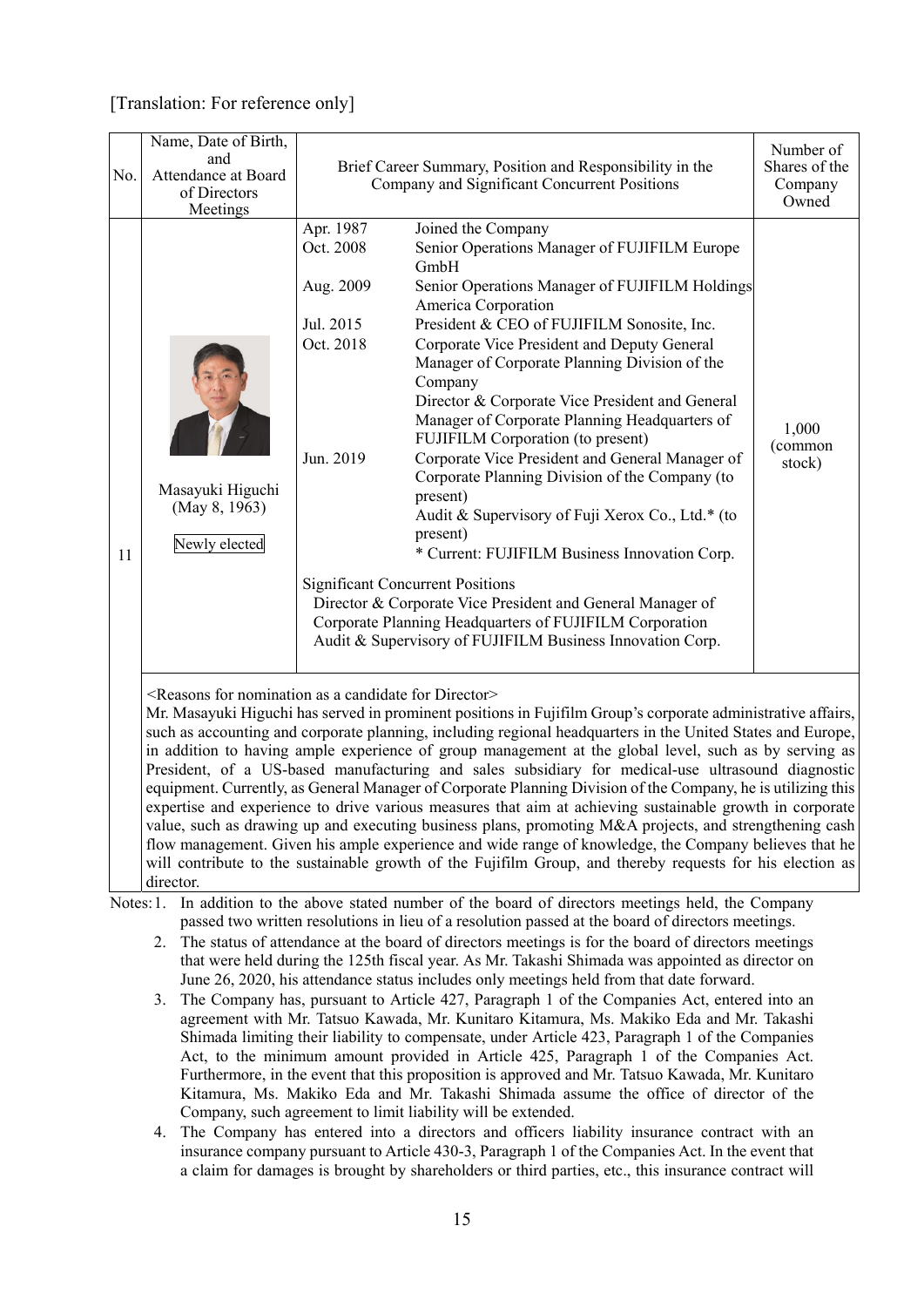cover damages such as legal damages and dispute costs that insured will bear. In the event that this proposition is approved and each assumes the office of director of the Company, they shall each be included in the insured under this insurance contract. This insurance contract is scheduled to be renewed at the next renewal with the same level of terms and conditions.

- 5. Mr. Tatsuo Kawada, Mr. Kunitaro Kitamura, Ms. Makiko Eda and Mr. Takashi Shimada are candidates for outside director. Matters related to the candidates for outside director are as follows. Please refer to our website (https://holdings.fujifilm.com/en/about/governance/officers) for the "Criteria for Independence of Outside Directors and Outside Audit & Supervisory Board Members" that the Company established.
	- (1) Mr. Tatsuo Kawada
		- 1) A regular trading relationship exists between the Fujifilm Group and SEIREN CO., LTD., where Mr. Tatsuo Kawada serves as representative director, but the monetary amount of this trading relationship is negligible as it is less than 1% of the consolidated net sales of either SEIREN CO., LTD. or the Fujifilm Group. This amount of trading relationship has no effect on Mr. Tatsuo Kawada's performance of his duties as outside director of the Company.
		- 2) Mr. Tatsuo Kawada is a candidate for outside director who satisfies the "Criteria for Independence of Outside Directors and Outside Audit & Supervisory Board Members" that the Company has established and has independence.
		- 3) The Company has designated Mr. Tatsuo Kawada as an independent director, and has notified Tokyo Stock Exchange, Inc. where the shares in the Company are listed, of this designation.
		- 4) Mr. Tatsuo Kawada assumed the office of outside director of the Company in June 2017 and his term will have been 4 years at the close of the Meeting.
		- 5) Mr. Tatsuo Kawada is expected to retire from office as outside director of Hokuhoku Financial Group, Inc. at the close of the ordinary general meeting of shareholders of that company (to be held on June 25, 2021).
	- (2) Mr. Kunitaro Kitamura
		- 1) A regular trading relationship exists between the Fujifilm Group and Sumitomo Mitsui Trust Holdings, Inc., where Mr. Kunitaro Kitamura serves as director, but the monetary amount of this trading relationship is negligible as it is less than 1% of the consolidated net sales of either Sumitomo Mitsui Trust Holdings, Inc. or the Fujifilm Group. This amount of trading relationship has no effect on Mr. Kunitaro Kitamura's performance of his duties as outside director of the Company.
		- 2) Mr. Kunitaro Kitamura is a candidate for outside director who satisfies the "Criteria for Independence of Outside Directors and Outside Audit & Supervisory Board Members" that the Company has established and has independence.
		- 3) The Company has designated Mr. Kunitaro Kitamura as an independent director, and has notified Tokyo Stock Exchange, Inc. where the shares in the Company are listed, of this designation.
		- 4) Mr. Kunitaro Kitamura assumed the office of outside director of the Company in June 2017 and his term will have been 4 years at the close of the Meeting.
		- 5) Mr. Kunitaro Kitamura is expected to retire from office as director of Sumitomo Mitsui Trust Holdings, Inc. at the close of the ordinary general meeting of shareholders of that company (to be held on June 23, 2021).
	- (3) Ms. Makiko Eda
		- 1) A regular trading relationship exists between the Fujifilm Group and the World Economic Forum, of which Ms. Makiko Eda is the Japanese representative, but the monetary amount of this trading relationship is negligible as it is less than 1% of the consolidated net sales of either the World Economic Forum or the Fujifilm Group. This amount of trading relationship has no effect on Ms. Makiko Eda's performance of her duties as outside director of the Company.
		- 2) Ms. Makiko Eda is a candidate for outside director who satisfies the "Criteria for Independence of Outside Directors and Outside Audit & Supervisory Board Members" that the Company has established and has independence.
		- 3) The Company has designated Ms. Makiko Eda as an independent director, and has notified Tokyo Stock Exchange, Inc. where the shares in the Company are listed, of this designation.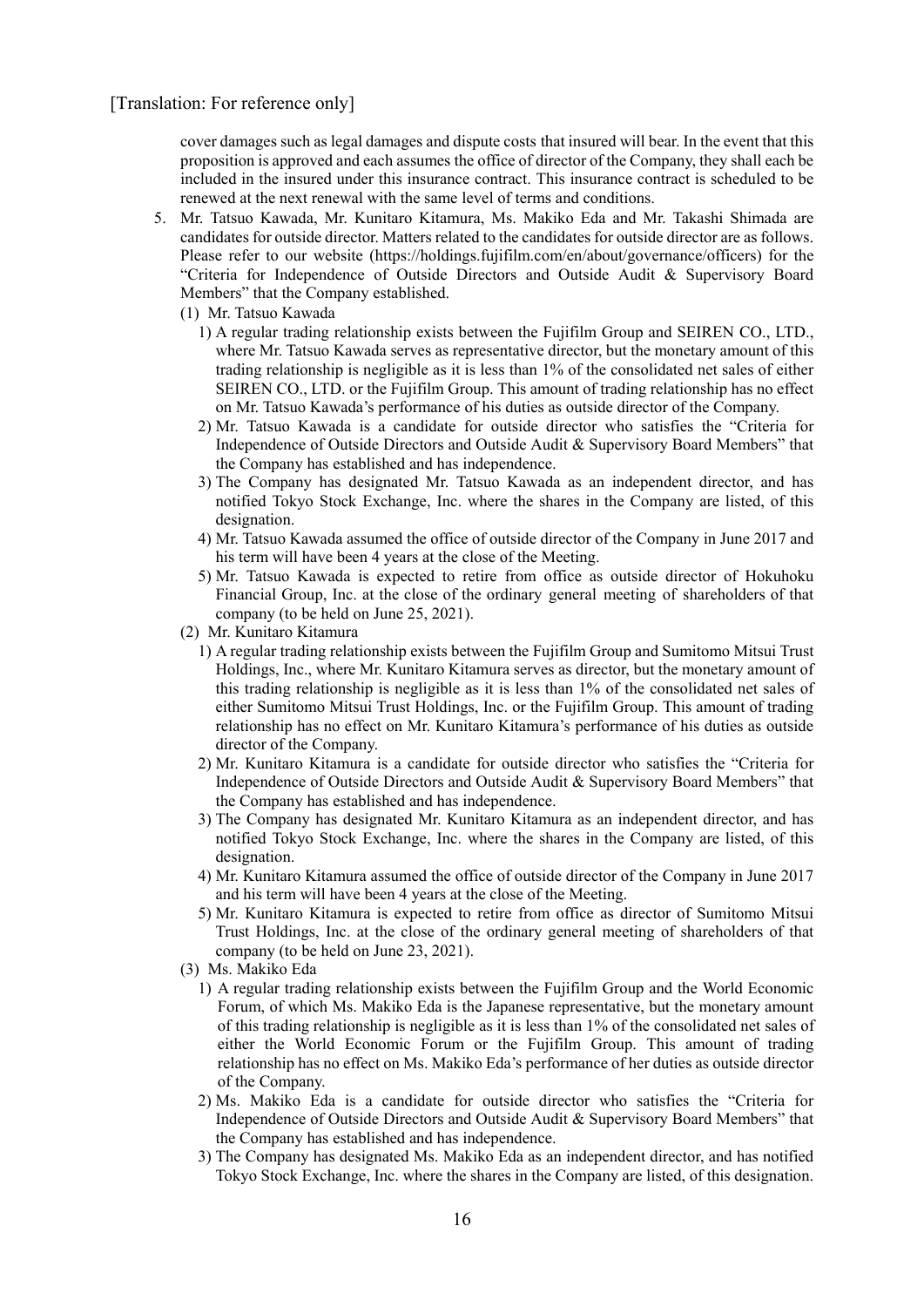- 4) Ms. Makiko Eda assumed the office of outside director of the Company in June 2018 and her term will have been 3 years at the close of the Meeting.
- (4) Mr. Takashi Shimada
	- 1) Mr. Takashi Shimada is a candidate for outside director who satisfies the "Criteria for Independence of Outside Directors and Outside Audit & Supervisory Board Members" that the Company has established and has independence.
	- 2) The Company has designated Mr. Takashi Shimada as an independent director, and has notified Tokyo Stock Exchange, Inc. where the shares in the Company are listed, of this designation.
	- 3) Mr. Takashi Shimada assumed the office of outside director of the Company in June 2020 and his term will have been 1 year at the close of the Meeting.
	- 4) Mr. Takashi Shimada is expected to assume the position of outside director of Dream Incubator Inc. once his election is approved at the ordinary general meeting of shareholders of that company (to be held on June 16, 2021).
	- 5) Mr. Takashi Shimada is expected to assume the position of outside audit & supervisory board member of Nippon Television Holdings, Inc. once his election is approved at the ordinary general meeting of shareholders of that company (to be held on June 29, 2021).
- 6. The Company does not have any special interest with candidates other than Mr. Tatsuo Kawada, Mr. Kunitaro Kitamura and Ms. Makiko Eda.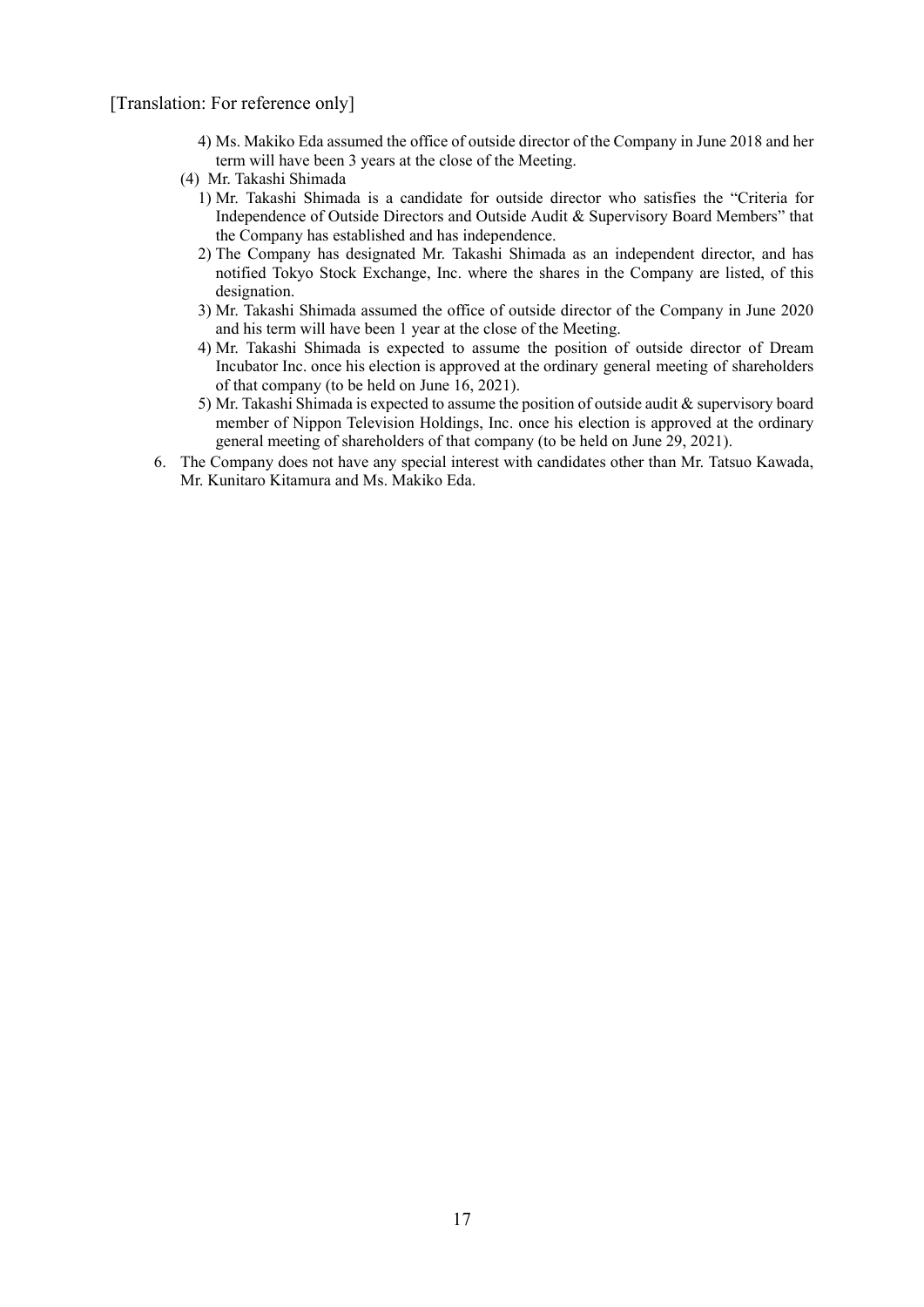### ■ Expertise and experience sought from Directors and Audit & Supervisory Board Members of the **Company**

|                                      | No.                     | Name                        |         | Global<br>management | Experience in<br>core business<br>and the<br>industry | Innovation/<br>technology/<br>DX | Finance and<br>accounting | Legal affairs/<br>risk<br>management | <b>ESG</b><br>(Environment<br>al, social, and<br>goverance) |
|--------------------------------------|-------------------------|-----------------------------|---------|----------------------|-------------------------------------------------------|----------------------------------|---------------------------|--------------------------------------|-------------------------------------------------------------|
|                                      | 1                       | Kenji Sukeno                |         | $\checkmark$         | $\checkmark$                                          |                                  | $\checkmark$              |                                      | $\checkmark$                                                |
|                                      | 2                       | Teiichi Goto                |         | ✓                    | ✓                                                     | ✓                                |                           |                                      | ✓                                                           |
|                                      | $\overline{\mathbf{3}}$ | Kouichi Tamai               |         | $\checkmark$         | ✓                                                     |                                  |                           |                                      |                                                             |
|                                      | 4                       | Takashi Iwasaki             |         | ✓                    | ✓                                                     | ✓                                |                           |                                      |                                                             |
|                                      | 5                       | Takatoshi<br>Ishikawa       |         | $\checkmark$         | $\checkmark$                                          | ✓                                |                           |                                      |                                                             |
| Directors                            | 6                       | Junji Okada                 |         | ✓                    | ✓                                                     |                                  | $\checkmark$              |                                      |                                                             |
|                                      | $\overline{7}$          | Tatsuo Kawada               | Outside | $\checkmark$         | ✓                                                     | $\checkmark$                     |                           |                                      | ✓                                                           |
|                                      | 8                       | Kunitaro Kitamura   Outside |         | ✓                    |                                                       |                                  | $\checkmark$              |                                      | ✓                                                           |
|                                      | 9                       | Makiko Eda                  | Outside | $\checkmark$         | $\checkmark$                                          |                                  |                           |                                      | ✓                                                           |
|                                      | 10                      | Takashi Shimada             | Outside | ✓                    |                                                       |                                  |                           | ✓                                    | ✓                                                           |
|                                      | 11                      | Masayuki Higuchi            |         | ✓                    | $\checkmark$                                          |                                  | ✓                         | ✓                                    |                                                             |
|                                      | $\equiv$                | Nobuo Hanada                |         |                      |                                                       |                                  | ✓                         | ✓                                    |                                                             |
| Audit & Supervisory<br>Board Members |                         | Masataka<br>Mitsuhashi      | Outside | $\checkmark$         |                                                       |                                  | $\checkmark$              |                                      | $\checkmark$                                                |
|                                      | $\equiv$                | Tatsuya Inagawa             | Outside |                      |                                                       |                                  |                           | ✓                                    |                                                             |
|                                      | $\mathbf{1}$            | Motoko Kawasaki             |         |                      |                                                       |                                  |                           | ✓                                    | ✓                                                           |

\* A maximum of four sought-after items are indicated for each individual. The table is not indicative of all the expertise and experience possessed by each individual.

\* The above table also includes incumbent Audit & Supervisory Board Members other than the candidate for Audit & Supervisory Board Member.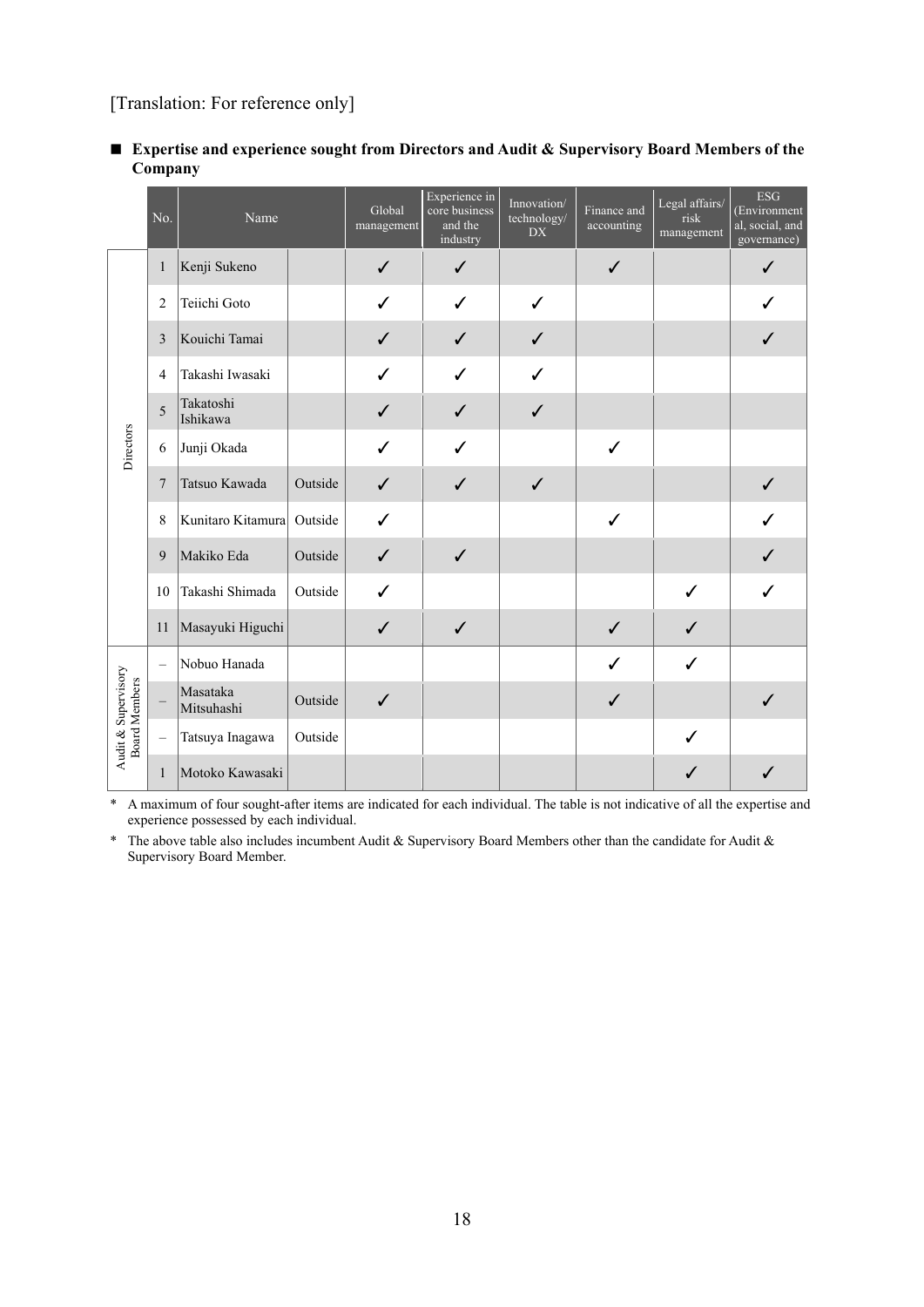#### **Third Proposition: Election of One (1) Audit & Supervisory Board Member**

The term of office of audit & supervisory board member, Mr. Kazuya Mishima, will expire at the close of the Meeting. Accordingly, it is proposed that 1 audit & supervisory board member be elected.

In regards to this proposition, the consent of the audit & supervisory board has been obtained.

The candidate is as follows:

| Name and Date of<br><b>Birth</b>   |                                     | Brief Career Summary, Position in the<br>Company and Significant Concurrent Positions                                                                                                                                                                                                                                                                                                                               | Number of<br>Shares of the<br>Company<br>Owned |
|------------------------------------|-------------------------------------|---------------------------------------------------------------------------------------------------------------------------------------------------------------------------------------------------------------------------------------------------------------------------------------------------------------------------------------------------------------------------------------------------------------------|------------------------------------------------|
| Motoko Kawasaki<br>(Jan. 24, 1961) | Apr. 1983<br>Jun. 2016<br>Jun. 2019 | Joined the Company<br>General Manager of CSR Group of Corporate<br>Planning Division of the Company<br>General Manager of CSR Division of FUJIFILM<br>Corporation<br>Corporate Vice President, General Manager of ESG<br>Division and Corporate General Administration<br>Division of the Company (to present)<br>Corporate Vice President, General Manager of ESG<br>Division of FUJIFILM Corporation (to present) | 2.100<br>(common<br>stock)                     |
| Newly elected                      |                                     |                                                                                                                                                                                                                                                                                                                                                                                                                     |                                                |

 $\leq$ Reasons for nomination as a candidate for Audit & Supervisory Board Member>

Ms. Motoko Kawasaki has been involved in CSR operations and compliance & risk management operations for many years, and contributes to the promotion of Fujifilm Group's open, fair, and clear business activities and activities for solving social issues. The Company believes that she is able to execute her duties as an audit  $\&$ supervisory board member in an appropriate manner from an objective perspective based on this experience and insight, and thereby requests her election as an audit & supervisory board member.

Notes: 1. The name of Ms. Motoko Kawasaki in the family register is Motoko Kubota.

- 2. The Company does not have any special interest with Ms. Motoko Kawasaki.
- 3. In the event that this proposition is approved, the Company will, pursuant to Article 427, Paragraph 1 of the Companies Act, enter into an agreement with Ms. Motoko Kawasaki limiting her liability to compensate, under Article 423, Paragraph 1 of the Companies Act, to the minimum amount provided in Article 425, Paragraph 1 of the Companies Act.
- 4. The Company has entered into a directors and officers liability insurance contract with an insurance company pursuant to Article 430-3, Paragraph 1 of the Companies Act. In the event that a claim for damages is brought by shareholders or third parties, etc., this insurance contract will cover damages such as legal damages and dispute costs that insured will bear. In the event that this proposition is approved, and Ms. Motoko Kawasaki assumes the office of audit & supervisory board member of the Company, she shall be included in the insured under this insurance contract. This insurance contract is scheduled to be renewed at the next renewal with the same level of terms and conditions.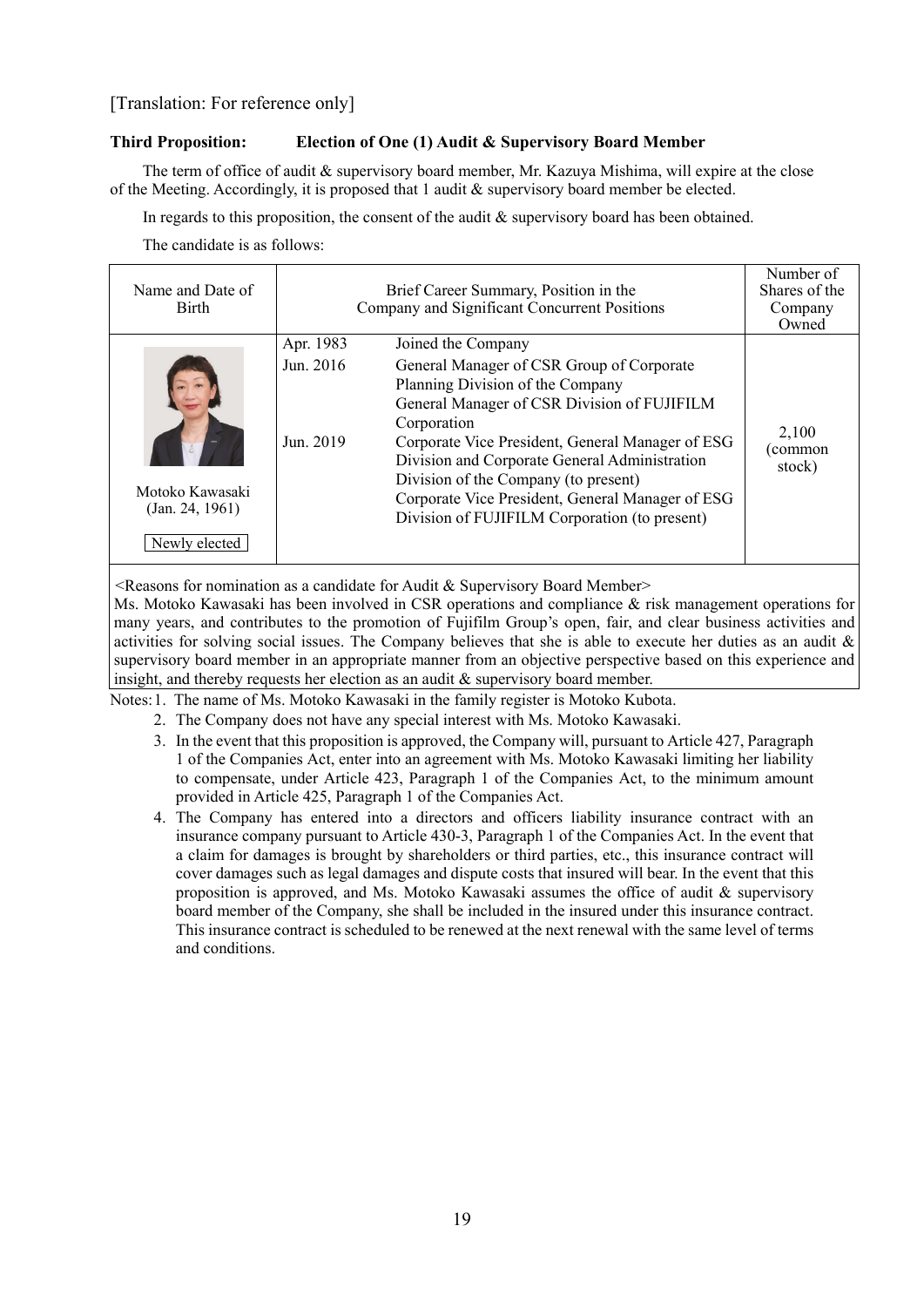#### **Fourth Proposition: Determination of Remuneration for Directors (excluding Outside Directors) Under Share-Based Remuneration Plan with Restricted Share-Based Remuneration and Medium-Term Performance-Linked Share-Based Remuneration**

In terms of remuneration, etc. to directors, approval was received at the Company's 113th Ordinary General Meeting of Shareholders held on June 26, 2009 to set the maximum amount of remuneration, etc. granted to directors (excluding outside directors). The maximum amount of remuneration, etc. related to stock options (stock remuneration-type stock options) as medium- and long-term performance-based remuneration for the purpose of sharing not only the merit of stock price rises but also the losses due to stock price falls with our shareholders is set at an annual amount of ¥700 million, and the maximum amount of remuneration, etc. related to stock options (tax-qualified stock options) as incentives to increase the Company's corporate value is set at an annual amount of ¥200 million. In addition, approval was received at the Company's 122nd Ordinary General Meeting of Shareholders held on June 28, 2018 to set the maximum amount of remuneration, separately from the above stock options, to be an annual amount of ¥730 million or less (including ¥70 million or less for outside directors; hereinafter, the "current maximum annual remuneration amount").

On this occasion, the Company proposes to revise the remuneration system for directors and corporate vice presidents by introducing a scheme to grant the Company's shares of common stock subject to provisions including those concerning a certain restriction period and those concerning justifiable reasons for the Company to acquire the shares without contribution, etc. from the Company (hereinafter, "Restricted Shares") to the Company's directors (excluding outside directors; hereinafter "Eligible Directors") for the purpose of encouraging Eligible Directors to share the interests of stock price fluctuations with our shareholders and to further enhance their motivation to contribute to improving the Company's value and the operating performance over the medium and long term (hereinafter, the "Restricted Share-Based Remuneration Plan"). The Company also proposes the introduction of a scheme to grant the Company's shares of common stock or pay cash according to the level of achievement of medium-term numerical targets such as the Company's performance set in advance by the Company's board of directors as medium-term performance-linked share-based remuneration (hereinafter, the "Performance Share Unit Plan"; the Restricted Share-Based Remuneration Plan and the Performance Share Unit Plan will hereinafter be collectively referred to as "the Plan").

Therefore, the Company proposes that in place of the current stock remuneration-type stock options, the monetary remuneration receivables for granting Restricted Shares, and in place of the current tax-qualified stock options, the monetary remuneration receivables for granting the Company's shares of common stock and cash as medium-term performance-linked share-based remuneration be newly provided to Eligible Directors. Consequently, subject to this proposition being approved and adopted, the payment of remuneration through the current stock remuneration-type stock options and tax-qualified stock options shall be abolished at the close of the Meeting.

Based on this proposition, for the total amount of remuneration, etc. to be paid to Eligible Directors, separately from the current maximum annual remuneration amount, the monetary remuneration receivables paid as remuneration based on the Restricted Share-Based Remuneration Plan shall be a total of ¥1,000 million or less each fiscal year and monetary remuneration receivables and cash paid as remuneration, etc. based on the Performance Share Unit Plan shall be a total of ¥1,500 million or less in each eligible period (three fiscal years).

The specific timing and allocation of payments to each Eligible Director shall be determined by resolution of the Company's board of directors.

In addition, the board of directors deems the payments of remuneration, etc. under the Plan to be appropriate, comprehensively taking into account various matters such as the level of contribution by Eligible Directors to the Company and such details being in line with the policy for determining the remuneration, etc. for individual directors.

Currently, the number of directors in the Company is 11 (including four outside directors), and if the Second Proposition is approved and adopted, the number of directors will be 11 (including four outside directors).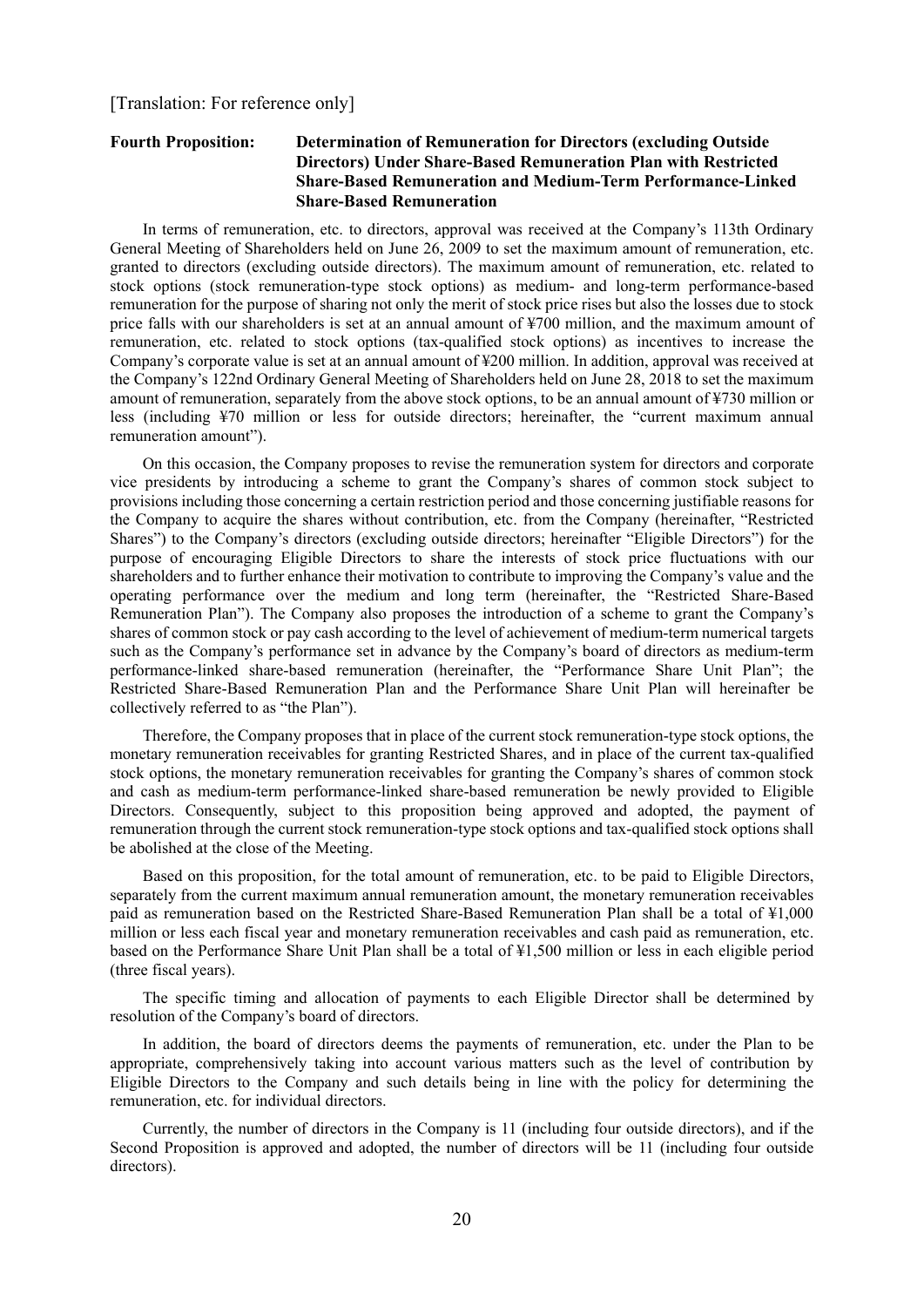#### Details of the Plan

Eligible Directors under the Plan shall pay all the monetary remuneration receivables to be provided under the Plan in the form of property contributed in kind, in accordance with the resolution of the Company's board of directors, and shall receive the Company's shares of common stock (Restricted Shares under the "Restricted Share-Based Remuneration Plan") that shall be issued or disposed of by the Company. The total number of the Company's shares of common stock to be issued or disposed of thereby shall be 250,000 shares or less each fiscal year under the Restricted Share-Based Remuneration Plan, and 375,000 shares or less in each eligible period (three fiscal years) under the Performance Share Unit Plan. However, if, on or after the day on which this proposition is approved and adopted, the Company performs a share split, an allotment of shares without contribution or a reverse share split of its shares of common stock, or anything else that necessitates an adjustment to the total number of the Company's shares of common stock to be issued or disposed of under the Plan, the relevant total number shall be reasonably adjusted.

The amount to be paid in per share (stock price at time of delivery) shall be the average of the closing prices of the Company's shares of common stock on the Tokyo Stock Exchange from the first day to the last day of the month (excluding the days on which trades are not made) that is two months before the month when the Company's board of directors convenes in relation to the issuance or disposal by the Company (with any fraction less than one yen rounded up to the nearest whole yen). However, if there is a large difference between the stock price of the Company's shares of common stock on the Tokyo Stock Exchange immediately prior to the Company's board of directors convening in relation to the issuance or disposal by the Company and such an average, when the amount is determined by the Company's board of directors as the amount to be paid and such amount is not within the scope of being particularly advantageous to Eligible Directors, that shall be the amount.

#### (1) Outline of Restricted Share-Based Remuneration Plan

Under the Restricted Share-Based Remuneration Plan, in principle, the Company shall grant monetary remuneration receivables for allocating Restricted Shares to Eligible Directors every fiscal year and the full amount of such monetary remuneration receivables is used as contribution in kind with the issuance or disposal of Restricted Shares the Eligible Directors hold. The details of the Restricted Share-Based Remuneration Plan are as outlined below, with an allotment agreement for Restricted Shares (hereinafter, the "Allotment Agreement") that includes the following details executed between the Company and Eligible Directors. The aforementioned monetary remuneration receivables are paid subject to Eligible Directors agreeing to the above contributions in kind and executing the Allotment Agreement.

#### 1) Restriction Period

Eligible Directors shall not transfer, create a security interest on, or otherwise dispose of the Restricted Shares received as an allotment under the Allotment Agreement (hereinafter, the "Allotted Shares") during the period from the day the allotment was received in accordance with the Allotment Agreement until the day on which the Eligible Director loses the position of director, audit & supervisory board member, corporate vice president, fellow, etc. or employee of the Company or its consolidated subsidiary (hereinafter, the "Restriction Period"). The restrictions described in the preceding sentence will hereinafter be collectively referred to as the "Transfer Restrictions."

#### 2) Lifting of Transfer Restrictions

The Company shall lift the Transfer Restrictions on all Allotted Shares when the Restriction Period has expired subject to Eligible Directors who received an allotment of Restricted Shares continuing to hold the position of director, audit & supervisory board member, corporate vice president, fellow, etc. or employee of the Company or its consolidated subsidiary from the day on which the Restriction Period commenced until the day on which the Company's Ordinary General Meeting of Shareholders first arrives thereafter.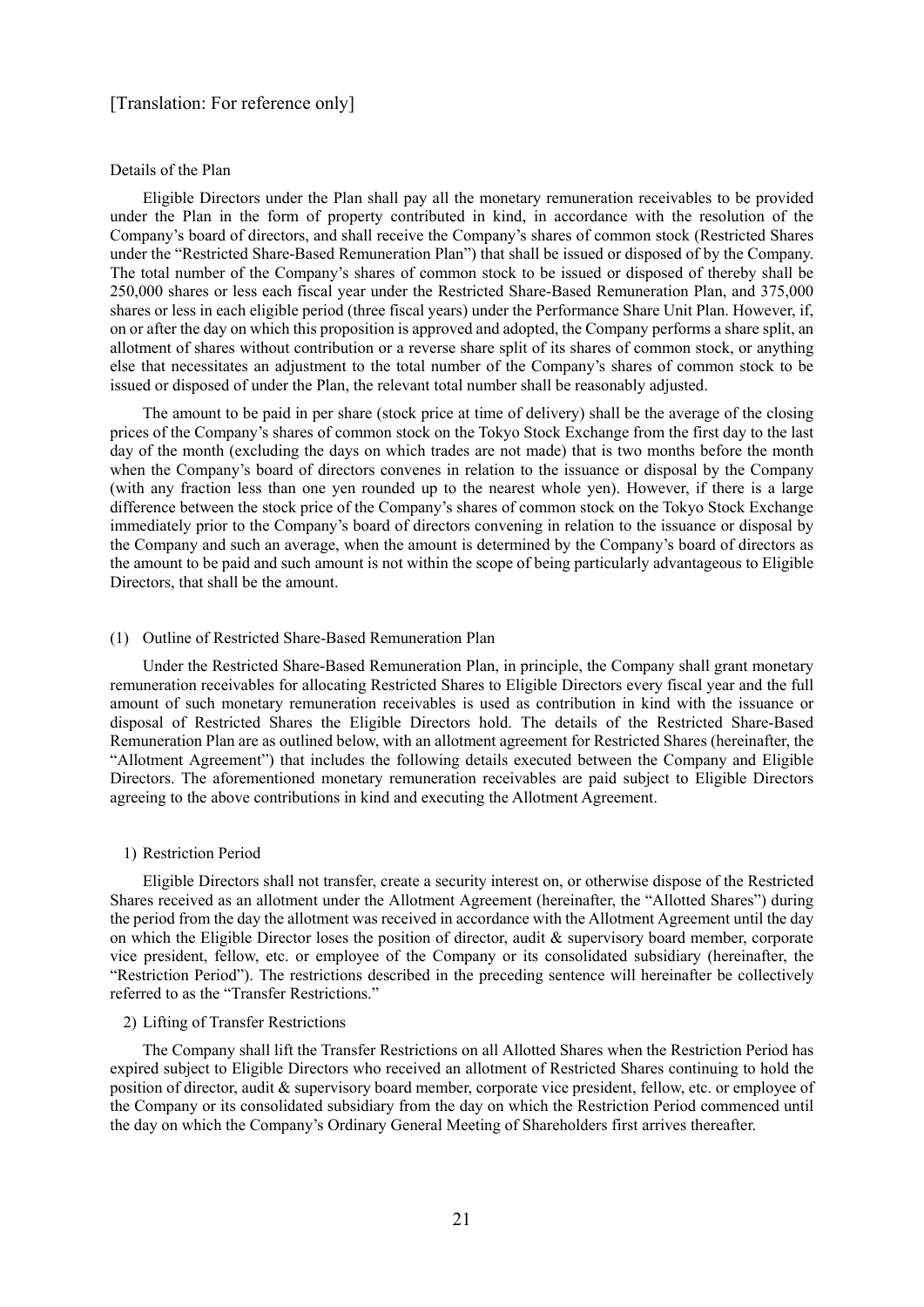#### 3) Treatment of acquisitions of shares without contribution

When the Eligible Director resigns or retires from the position of director, audit & supervisory board member, corporate vice president, fellow, etc. or employee of the Company or its consolidated subsidiary for personal reasons following the day on which the Restriction Period commenced, the Company shall automatically acquire all or part of Allotted Shares without contribution.

#### 4) Treatment during reorganization, etc.

Notwithstanding the provisions of 1) above, if, during the Restriction Period, matters relating to a merger agreement in which the Company is the disappearing company, a share exchange agreement or share transfer plan in which the Company becomes a wholly owned subsidiary, or other reorganization, etc. are approved at the Company's General Meeting of Shareholders (or at a meeting of its board of directors in cases where approval at the Company's General Meeting of Shareholders is not required in relation to the reorganization, etc.), the Company shall lift the Transfer Restrictions on the Allotted Shares with the number of shares being reasonably determined considering the period from the start date of the Restriction Period to the date of approval of the reorganization, etc. prior to the date on which the reorganization, etc. becomes effective, by resolution of the board of directors of the Company. In cases specified above, the Company shall automatically acquire without contribution the Allotted Shares on which Transfer Restrictions have not been lifted immediately after the Transfer Restrictions are lifted.

#### 5) Other matters determined by the Board of Directors

In addition to the above, the method for expressing intentions and giving notifications in the Allotment Agreement, the method for amending the Allotment Agreement, and other matters to be determined by the board of directors shall be laid out in the Allotment Agreement.

#### (2) Outline of Performance Share Unit Plan

The Performance Share Unit Plan is a performance-linked share-based remuneration plan to deliver the Company's shares of common stock or pay cash to Eligible Directors after the three fiscal years spanning the medium-term management plan have elapsed. When making such deliveries and payments, the figures set in advance by the board of directors corresponding to each Eligible Director's title, etc. shall be the base, with adjustments made in a range of 0 to 150% according to the level of achievement of indicators in the Company's medium-term management plan such as consolidated net sales, consolidated operating income, and return on invested capital (ROIC), etc., and the number of the Company's shares of common stock equating to 50% of that adjusted number and the cash equivalent of the stock price of the same number of the Company's shares of common stock at time of delivery, shall be delivered or paid. The Scheme of the Performance Share Unit Plan is outlined below:

#### 1) Eligible period

The initial eligible period is the period from the fiscal year ending March 31, 2022, to the fiscal year ending March 31, 2024 (from April 1, 2021 to March 31, 2024), thereafter, the Performance Share Unit Plan may be implemented for the three continuous fiscal years starting from the fiscal year that follows the final fiscal year of the preceding eligible period as a new eligible period.

2) Requirements to deliver medium-term performance-linked share-based remuneration to Eligible Directors

For the Performance Share Unit Plan, when the period from the first July 1 during the eligible period to the first final day of June following the end of the eligible period (hereinafter, the "Service Period") has ended and the following delivery requirements are met, monetary remuneration receivables shall be paid to each Eligible Director subject to agreement of contribution in kind, and the full amount of such monetary remuneration receivables shall be treated as contributions in kind in relation to each Eligible Director, with the Company's shares of common stock delivered and cash paid to each Eligible Director. The Eligible Directors to whom the Company's shares of common stock and cash are to be delivered or paid, the number of shares to be delivered, and the amount of cash to be paid shall be determined by the board of directors after the eligible period has elapsed.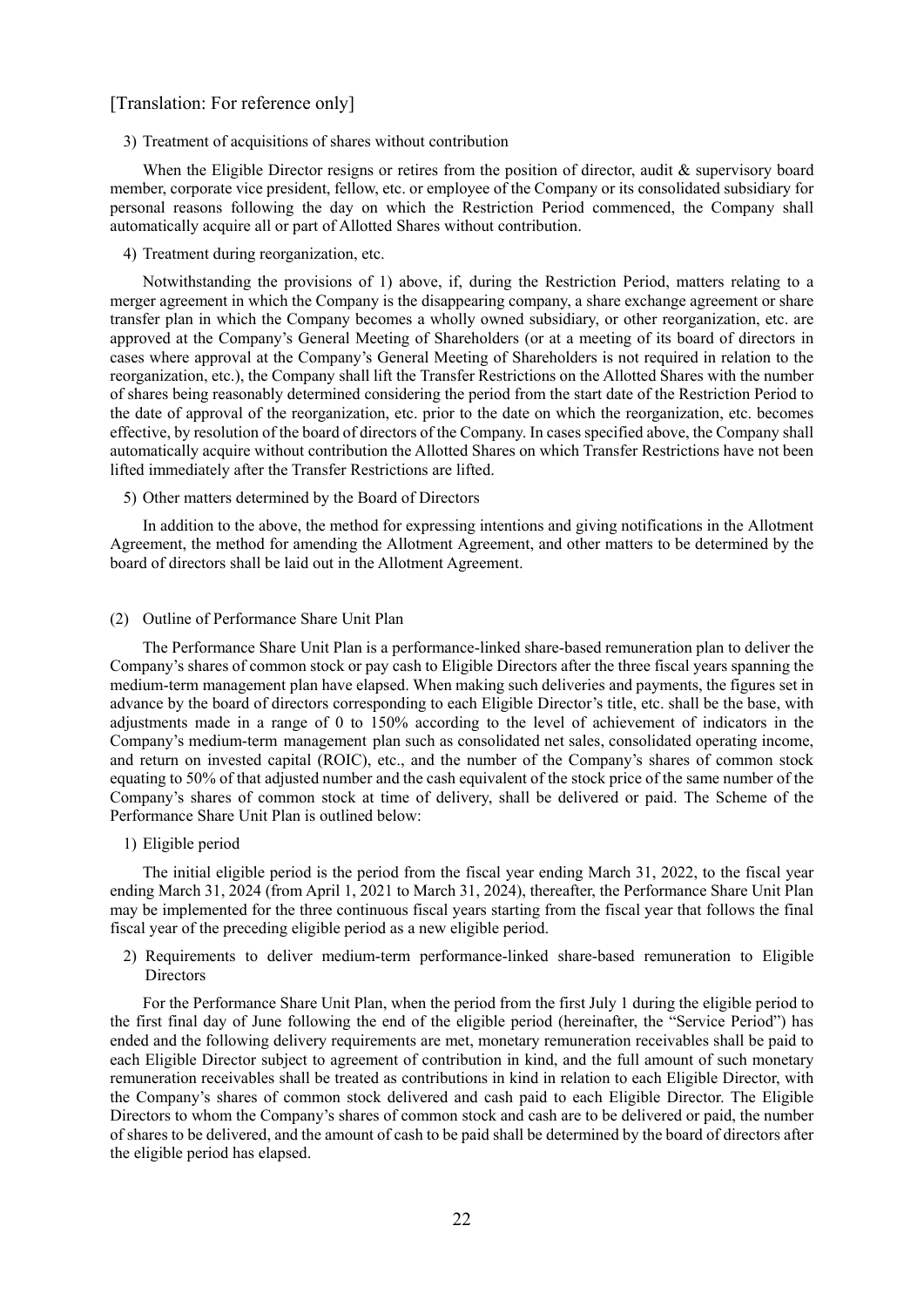- 1. The Eligible Director has been continuously engaged in the position of director, audit  $\&$  supervisory board member, corporate vice president, fellow, etc. or employee of the Company or its consolidated subsidiary during the Service Period
- 2. The Eligible Director has not committed any improper conduct specified by the Company's board of directors
- 3. The Eligible Director satisfies other conditions specified as being necessary to attain the objectives of the Performance Share Unit Plan

However, if the Eligible Director resigns, retires or assumes office during the Service Period, in accordance with a determination of the Company's board of directors, the number of the Company's shares of common stock to be delivered or the amount of cash to be paid, or the timing of the delivery of the Company's shares of common stock or payment of cash to such Eligible Director or his or her heir, etc. may be reasonably adjusted.

3) Treatment during reorganization, etc.

If there is a merger whereby the Company is dissolved or reorganized, etc. during the eligible period, by resolution of the Company's board of directors, the Company may, prior to the date the reorganization, etc. becomes effective, deliver or pay the number of the Company's shares of common stock or the amount of cash reasonably determined in consideration of the period from the first July during the eligible period until the date that such reorganization, etc. becomes effective, within the aforementioned scope of the maximum remuneration amount relating to the Performance Share Unit Plan.

Subject to the approval of our shareholders of the introduction of the Restricted Share-Based Remuneration Plan and the Performance Share Unit Plan at the Meeting, the Company also plans to introduce a similar plan for the Company's corporate vice presidents and key employees as well as directors, corporate vice presidents, fellows and key employees of the Company's major subsidiaries.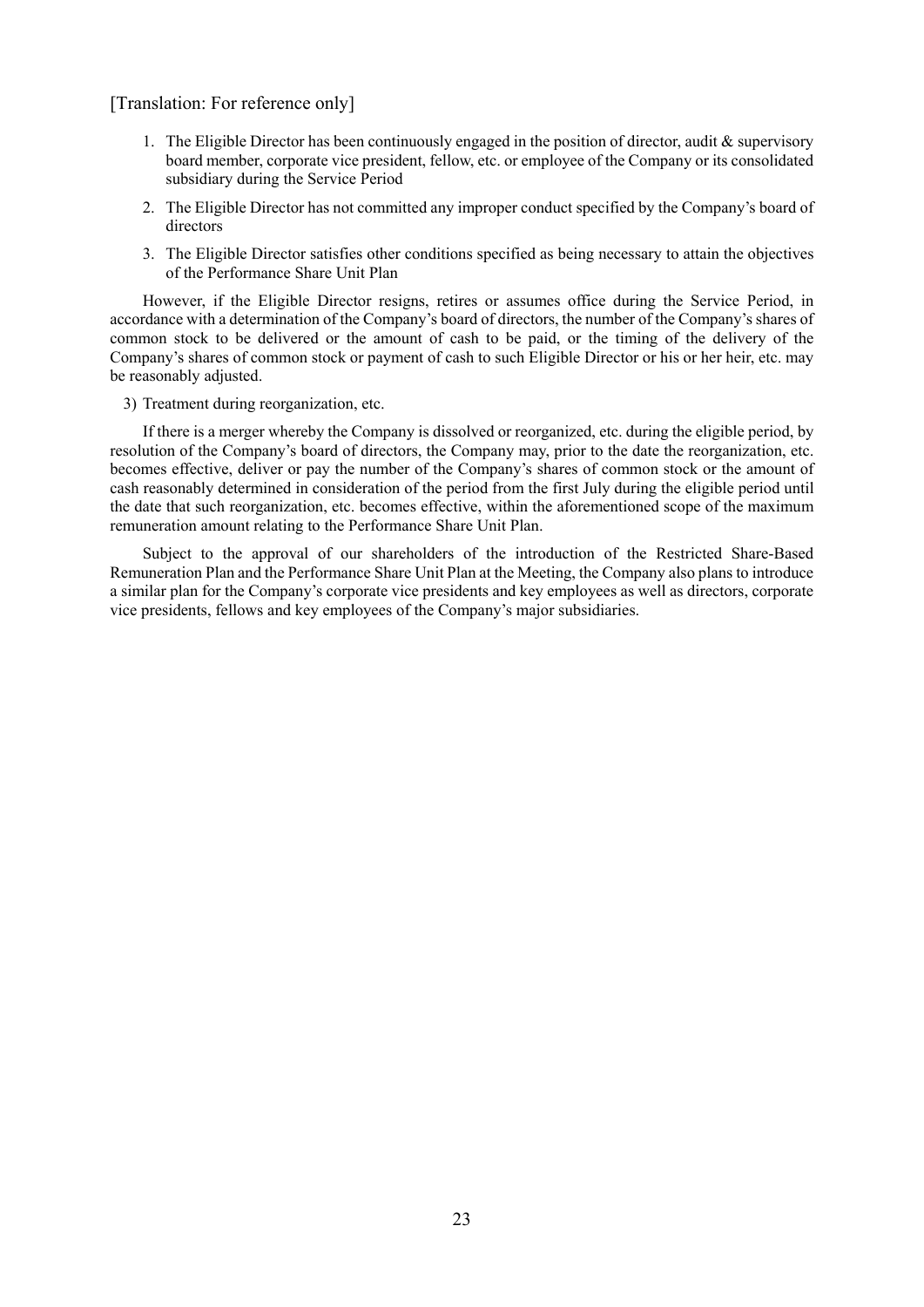#### **Fifth Proposition: Presentation of Special Bonuses**

Mr. Shigetaka Komori is scheduled to resign from office as director of the Company at the close of the Meeting.

After being appointed President & Representative Director of the Company in 2000, and subsequently after becoming President, Representative Director & Chief Executive Officer in 2003, Mr. Shigetaka Komori was faced with a sharp contraction in the photographic film business as a result of the shift towards digital, and the need to find a way out of the crisis caused by the disappearance of the Company's core business. Under his forceful leadership, bold reforms of management were implemented, and as a result of aggressive investments in high-growth businesses and other measures, he succeeded in transforming the business structure and achieving the "Second Foundation" of the Company.

Since being appointed Chairman, Representative Director & Chief Executive Officer in 2012, the results of his efforts can be seen in the form of the establishing of a management base that consistently generates both profits and cash, centered on business fields such as healthcare, highly functional materials, and documents. Subsequently he has continued to show the Fujifilm Group the direction it should follow, and guided it to a new growth track centered on healthcare. Compared to the point at which he became Chairman, Representative Director & Chief Executive Officer in 2012, in FY2020 the Company achieved a Total Shareholder Return (TSR)\*1of 398% (277% versus TOPIX, and 247% versus the average of six companies from the same industry\*2), with net income increasing by 4.2 times over the same period. From these, it can be seen that Mr. Shigetaka Komori has assisted in the expansion in shareholder value, in the business, and in profitability of the Company and the Fujifilm Group, as well as making a significant contribution to the enhancement of corporate value.

In recognition of his achievements and to reward his outstanding efforts in office over more than 20 years since being appointed Representative Director, during which he took responsibility for management and restored the fortunes of the Company, we propose to pay Mr. Shigetaka Komori a special bonus of 500 million yen.

Furthermore, the contents of this proposition were approved by the Board of Directors after first passing through discussion by the Nomination and Compensation Committee, which is a voluntary advisory body to the Board of Directors, the majority of the members (including the Chairman) of which are outside directors. The Company requests that the determination as to the specific payment timing and the method, etc., be left to the discretion of the Board of Directors.

| Name             |                        | <b>Brief Career Summary</b>                                         |
|------------------|------------------------|---------------------------------------------------------------------|
|                  | Apr. 1963<br>Jun. 2000 | Joined the Company                                                  |
|                  |                        | President & Representative Director of the Company                  |
| Shigetaka Komori | Jun. 2003              | President, Representative Director & Chief Executive Officer of the |
|                  |                        | Company                                                             |
|                  | Jun. 2012              | Chairman, Representative Director & Chief Executive Officer of the  |
|                  |                        | Company (to present)                                                |

The brief career summary of Mr. Shigetaka Komori is as set forth below.

Notes: 1. TSR (Total Shareholder Return) combines capital gains and dividends to express a comprehensive investment return as experienced by a shareholder.

2. The six companies in the same industry are Konica Minolta, Inc., Seiko Epson Corporation, Nikon Corporation, Olympus Corporation, Canon Inc., and Ricoh Co., Ltd.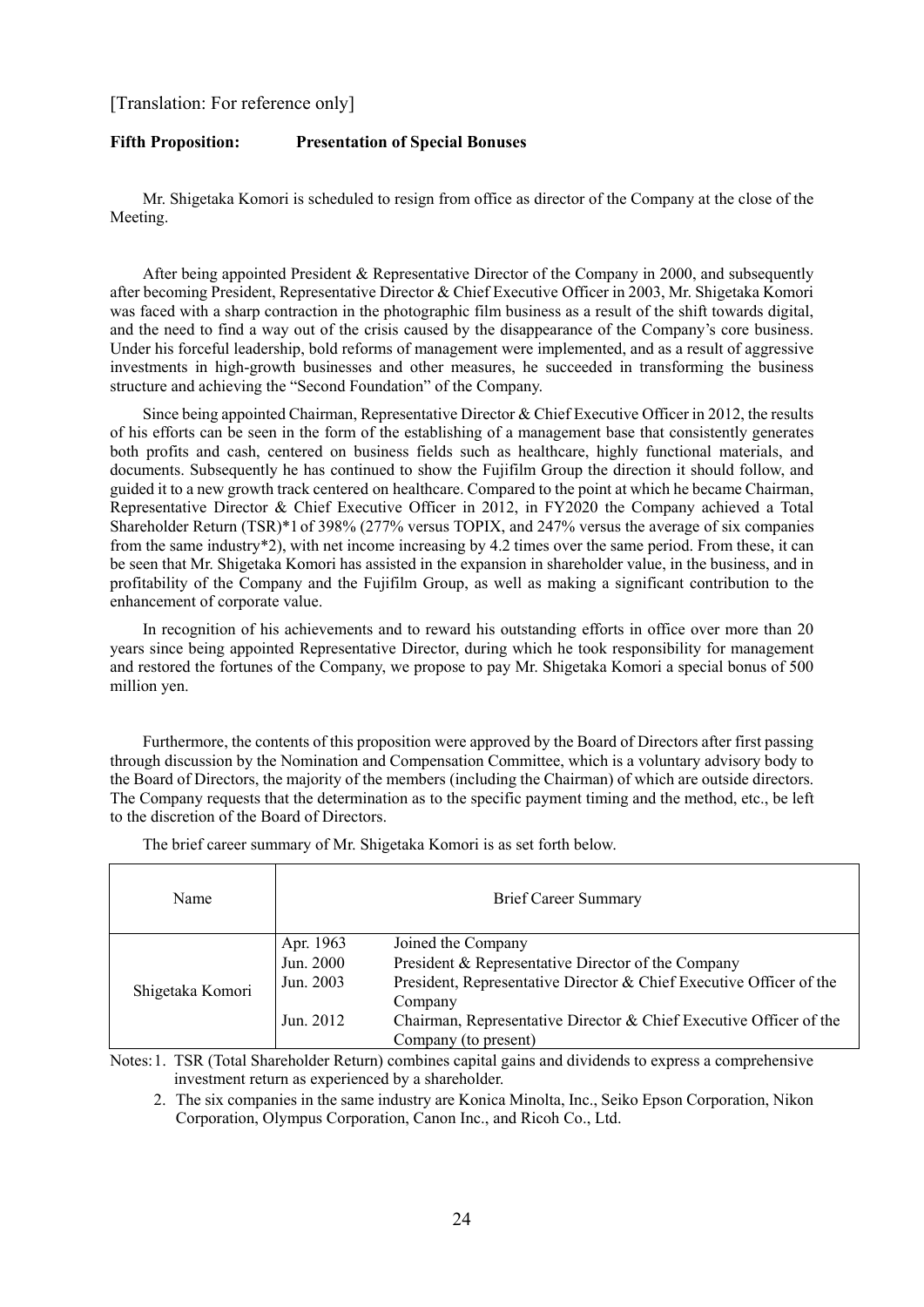# **CONSOLIDATED BALANCE SHEET**

| <b>CONSOLIDATED BALANCE SHEET</b> |  |
|-----------------------------------|--|
| $(A \cup A \cup B)$               |  |

(As of March 31, 2021)

(Amount Unit: Millions of yen) Item **Amount Amount Item Amount ASSETS** LIABILITIES **Current assets: Current liabilities:**  Cash and cash equivalents 1994,795 Short-term debt 63,729 Notes and accounts receivable:  $\blacksquare$  Notes and accounts payable: Trade 217,308 and 217,308 Lease receivable  $51,644$  Construction 21,157 Affiliated companies 2,462 Affiliated companies 1,455 Allowance for doubtful receivables (22,707) Accrued income taxes 24,527 Inventories 197,519 Accrued liabilities 197,519 Prepaid expenses and other 89,201 Short-term operating lease liabilities 28,938 **Total current assets 161,651 1,507,376 Other current liabilities** 161,651 **Total current liabilities 716,284 Investments and long-term receivables:**  Investments in and advances to affiliated <br>  $31,849$  Long-term liabilities:<br>
Long-term debt Long-term debt 439,351 Investment securities 111,650 Accrued pension and severance costs 30,090 Long-term lease receivables  $62,068$  Long-term operating lease liabilities 54,946 Other long-term receivables 25,426 Deferred income taxes 32,240 Allowance for doubtful receivables (3,167) Other long-term liabilities 54,135 **Total investments and long-term receivables 227,826 Total long-term liabilities 610,762 Total liabilities 1,327,046 Property, plant and equipment: EQUITY** Land 105,764 **FUJIFILM Holdings shareholders'** Buildings 218,513 **equity:** Machinery and equipment 1,474,840 **Common stock, without par value:** 40,363 Construction in progress  $\begin{array}{|l|c|c|c|c|c|c|c|} \hline \end{array}$  63,913 Authorized: 800,000,000 shares Less accumulated depreciation (1,727,779) Issued: 514,625,728 shares **Total property, plant and equipment 635,251 Retained earnings 2,702,760**  2,702,760 **Accumulated other comprehensive income (loss) (52,836) Other assets:** (485,721) **and Treasury stock, at cost** (485,721) Operating lease right-of-use assets 78,203 As of March 31, 2021: Goodwill, net 114,823,247 shares Other intangible assets, net 128,496 **Total FUJIFILM Holdings Shareholders' equity 2,204,566 Deferred income taxes and the state of the state of the state of the state of the state of the state of the state of the state of the state of the state of the state of the state of th** Other 134,673 **Noncontrolling interests** 17,591 **Total other assets 1,178,750 Total equity 1,178,750 Total equity 2,222,157 Total assets 3,549,203 Total liabilities and equity 3,549,203**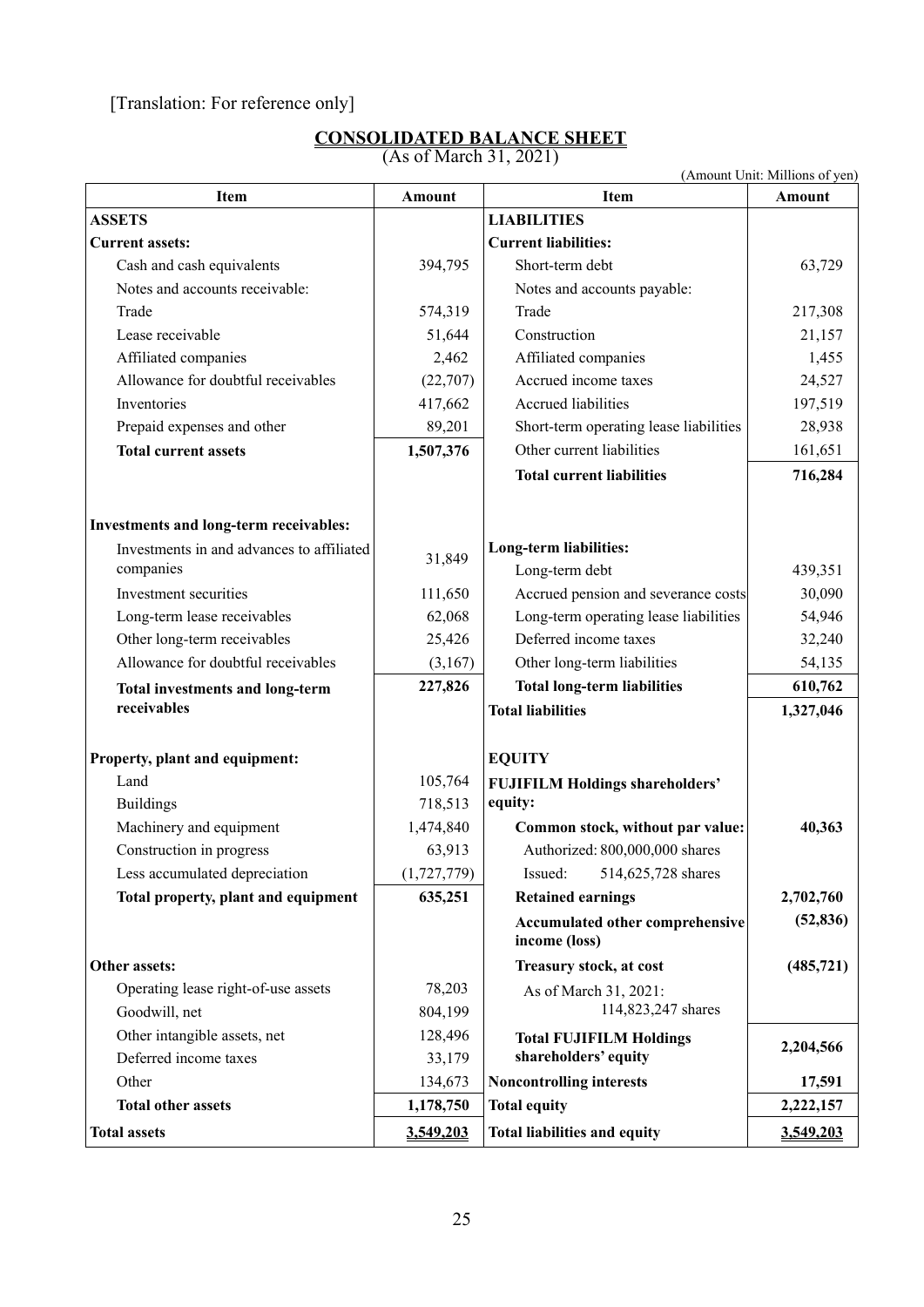### **CONSOLIDATED STATEMENT OF INCOME**

From: April l, 2020 To: March 31, 2021

|                                                               |          | $\mu$ mount chine ivinitions of $\mu$ on $\mu$ |  |  |  |
|---------------------------------------------------------------|----------|------------------------------------------------|--|--|--|
| <b>Item</b>                                                   |          | Amount                                         |  |  |  |
| Revenue                                                       |          | 2,192,519                                      |  |  |  |
| Cost of sales                                                 |          | 1,322,828                                      |  |  |  |
| <b>Gross profit</b>                                           |          | 869,691                                        |  |  |  |
| Operating expenses:                                           |          |                                                |  |  |  |
| Selling, general and administrative                           | 552,068  |                                                |  |  |  |
| Research and development                                      | 152,150  | 704,218                                        |  |  |  |
| <b>Operating income</b>                                       |          | 165,473                                        |  |  |  |
| Other income (expenses):                                      |          |                                                |  |  |  |
| Interest and dividend income                                  | 3,884    |                                                |  |  |  |
| Interest expense                                              | (2,578)  |                                                |  |  |  |
| Foreign exchange gains (losses), net                          | (2, 593) |                                                |  |  |  |
| Gains (losses) on equity securities, net                      | 48,778   |                                                |  |  |  |
| Other, net                                                    | 22,906   | 70,397                                         |  |  |  |
| Income before income taxes                                    |          | 235,870                                        |  |  |  |
| Income taxes:                                                 |          |                                                |  |  |  |
| Current                                                       | 47,973   |                                                |  |  |  |
| Deferred                                                      | 7,638    | 55,611                                         |  |  |  |
| Equity in net income (loss) of affiliated companies           |          | 3,198                                          |  |  |  |
| Net income                                                    |          | 183,457                                        |  |  |  |
| Less: Net income attributable to the noncontrolling interests |          | (2,252)                                        |  |  |  |
| Net income attributable to FUJIFILM Holdings                  |          | 181,205                                        |  |  |  |

(Amount Unit: Millions of yen)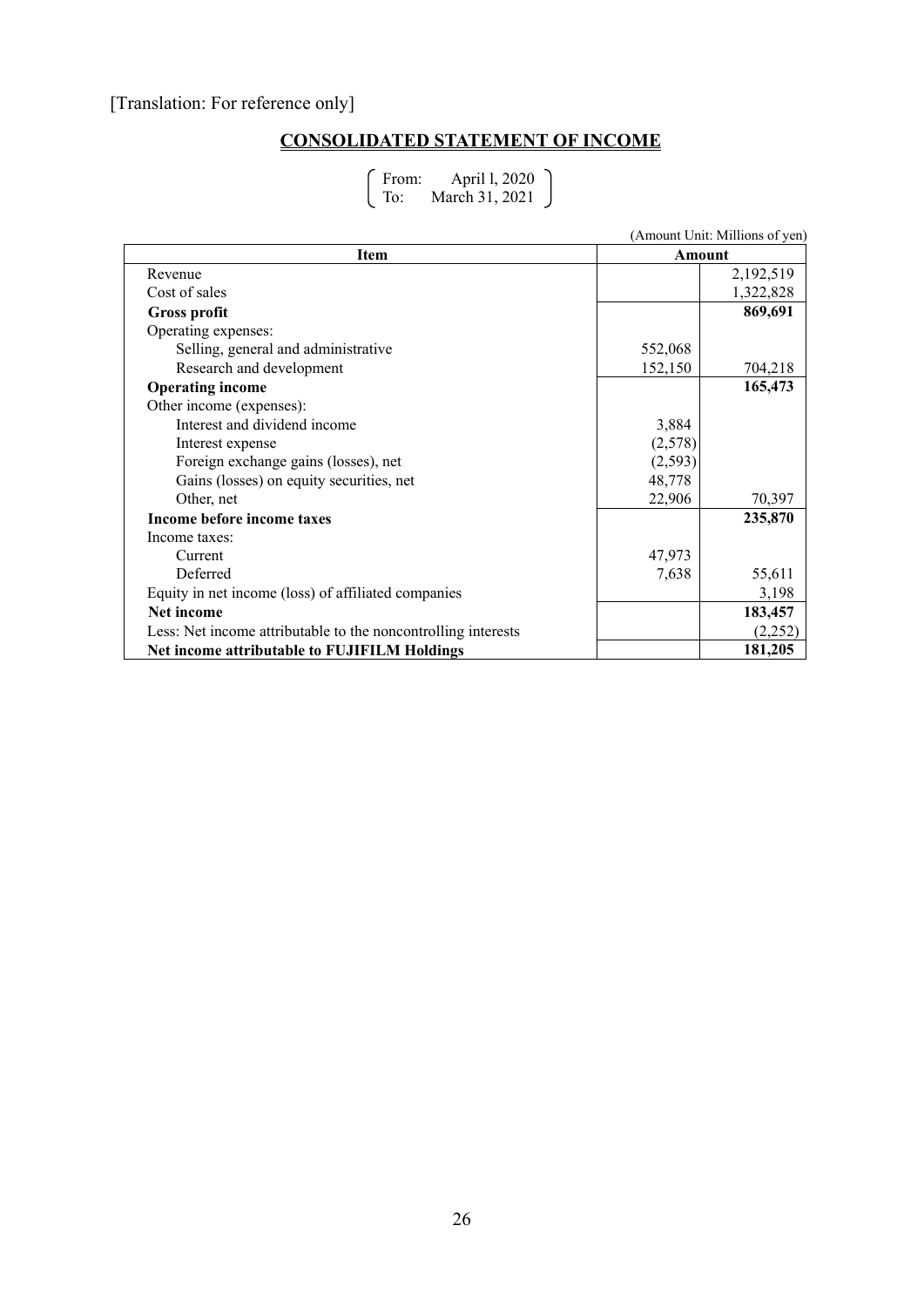### **CONSOLIDATED STATEMENT OF CHANGES IN EQUITY**

From: April l, 2020 To: March 31, 2021

|                                                                  |                 |                                  |                      |                                                        |                   |                                                                 | (Aliiouin Olin. Mhinoiis of yeif) |                 |
|------------------------------------------------------------------|-----------------|----------------------------------|----------------------|--------------------------------------------------------|-------------------|-----------------------------------------------------------------|-----------------------------------|-----------------|
|                                                                  | Common<br>stock | Additional<br>paid-in<br>capital | Retained<br>earnings | Accumulated<br>other<br>comprehensive<br>income (loss) | Treasury<br>stock | Total<br><b>FUJIFILM</b><br>Holdings<br>shareholders'<br>equity | Non<br>controlling<br>interests   | Total<br>equity |
| Balance at April 1, 2020                                         | 40,363          |                                  | 2,563,091            | (164, 100)                                             | (486, 102)        | 1,953,252                                                       | 40,505                            | 1,993,757       |
| Comprehensive income (loss):                                     |                 |                                  |                      |                                                        |                   |                                                                 |                                   |                 |
| Net income                                                       |                 |                                  | 181,205              |                                                        |                   | 181,205                                                         | 2,252                             | 183,457         |
| Net unrealized gains (losses) on<br>securities                   |                 |                                  |                      | 12                                                     |                   | 12                                                              |                                   | 12              |
| Foreign currency translation<br>adjustments                      |                 |                                  |                      | 79,174                                                 |                   | 79,174                                                          | 1,461                             | 80,635          |
| Pension liability adjustments                                    |                 |                                  |                      | 31,742                                                 |                   | 31,742                                                          | 44                                | 31,786          |
| Net unrealized gains (losses) on<br>derivatives                  |                 |                                  |                      | 336                                                    |                   | 336                                                             |                                   | 336             |
| Comprehensive income                                             |                 |                                  |                      |                                                        |                   | 292,469                                                         | 3,757                             | 296,226         |
|                                                                  |                 |                                  |                      |                                                        |                   |                                                                 |                                   |                 |
| Purchases of stock for treasury                                  |                 |                                  |                      |                                                        | (20)              | (20)                                                            |                                   | (20)            |
| Sales of stock from treasury                                     |                 |                                  | (32)                 |                                                        | 401               | 369                                                             |                                   | 369             |
| Dividends paid to FUJIFILM<br>Holdings shareholders              |                 |                                  | (39,979)             |                                                        |                   | (39,979)                                                        |                                   | (39, 979)       |
| Dividends paid to noncontrolling<br>interests                    |                 |                                  |                      |                                                        |                   |                                                                 | (1,314)                           | (1,314)         |
| Issuance of stock acquisition rights                             |                 | 485                              |                      |                                                        |                   | 485                                                             |                                   | 485             |
| Transfer from retained earnings to<br>additional paid-in-capital |                 | 1,525                            | (1,525)              |                                                        |                   |                                                                 |                                   |                 |
| Equity transactions with<br>noncontrolling interests and other   |                 | (2,010)                          |                      |                                                        |                   | (2,010)                                                         | (25, 357)                         | (27, 367)       |
| Balance at March 31, 2021                                        | 40,363          |                                  | 2,702,760            | (52, 836)                                              | (485, 721)        | 2,204,566                                                       | 17,591                            | 2,222,157       |

(Amount Unit: Millions of yen)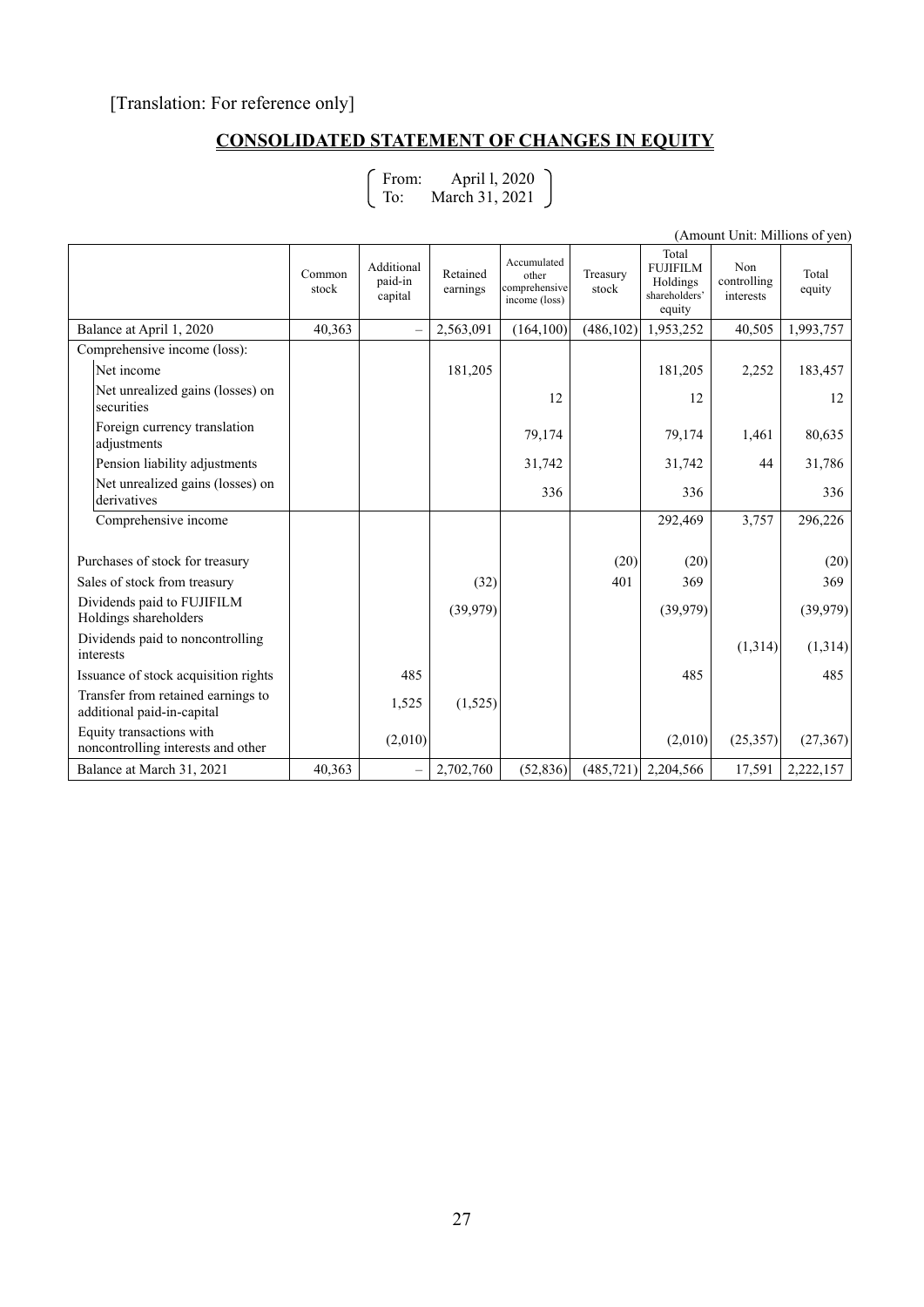#### **NON-CONSOLIDATED BALANCE SHEET** (As of March 31, 2021)

| Item                                | <b>Amount</b> | <b>Item</b>                                              | <b>Amount</b> |
|-------------------------------------|---------------|----------------------------------------------------------|---------------|
| <b>ASSETS</b>                       |               | <b>LIABILITIES</b>                                       |               |
| <b>Current assets:</b>              |               | <b>Current liabilities:</b>                              |               |
| Cash on hand and in banks           | 28,965        | Current portion of bonds                                 | 55,000        |
| Receivables                         | 14,254        | Payables                                                 | 825           |
| Short-term loans receivable         | 363,983       | Accrued expenses                                         | 2,612         |
| Other current assets                | 521           | Accrued income taxes                                     | 7,595         |
| <b>Total current assets</b>         | 407,725       | Other current liabilities                                | 362           |
|                                     |               | <b>Total current liabilities</b>                         | 66,396        |
| <b>Fixed assets:</b>                |               |                                                          |               |
| Property, plant and equipment       |               | Long-term liabilities:                                   |               |
| <b>Buildings</b>                    | 314           | <b>Bonds</b>                                             | 320,000       |
| Machinery and equipment             | 30            | Long-term debt                                           | 102,023       |
| Equipment                           | 39            | Other long-term liabilities                              | 325           |
| Construction in progress            | 3             | <b>Total long-term liabilities</b>                       | 422,349       |
| Total property, plant and equipment | 387           |                                                          |               |
|                                     |               | <b>Total liabilities</b>                                 | 488,746       |
| <b>Intangible assets</b>            |               | <b>NET ASSETS</b>                                        |               |
| Software                            | 3,120         | Shareholders' equity:                                    |               |
| Other intangible assets, net        | 1             | <b>Common stock</b>                                      | 40,363        |
| <b>Total intangible assets</b>      | 3,121         | <b>Capital surplus</b>                                   |               |
|                                     |               | Additional paid-in capital                               | 63,636        |
| <b>Investments and other assets</b> |               | <b>Total capital surplus</b>                             | 63,636        |
| Investment securities               | 62,948        | <b>Retained earnings</b>                                 |               |
| Investment in affiliated companies  | 1,262,565     | Legal reserve                                            | 10,090        |
| Deferred income taxes               | 1,187         | Other retained earnings                                  |               |
| Other investments                   | 3,496         | General reserve                                          | 1,323,305     |
| Allowance for doubtful receivables  | (8)           | Retained earnings brought forward                        | 279,931       |
| Total investments and other assets  | 1,330,188     | <b>Total retained earnings</b>                           | 1,613,327     |
|                                     |               | <b>Treasury stock</b>                                    | (485, 721)    |
|                                     |               | Total shareholders' equity                               | 1,231,604     |
|                                     |               | Valuation and translation adjustments:                   |               |
|                                     |               | Valuation difference<br>on available-for-sale securities | 16,192        |
|                                     |               | <b>Stock acquisition rights</b>                          | 4,879         |
| <b>Total fixed assets</b>           | 1,333,696     | <b>Total net assets</b>                                  | 1,252,676     |
| <b>Total Assets</b>                 | 1,741,422     | <b>Total Liabilities and Net Assets</b>                  | 1,741,422     |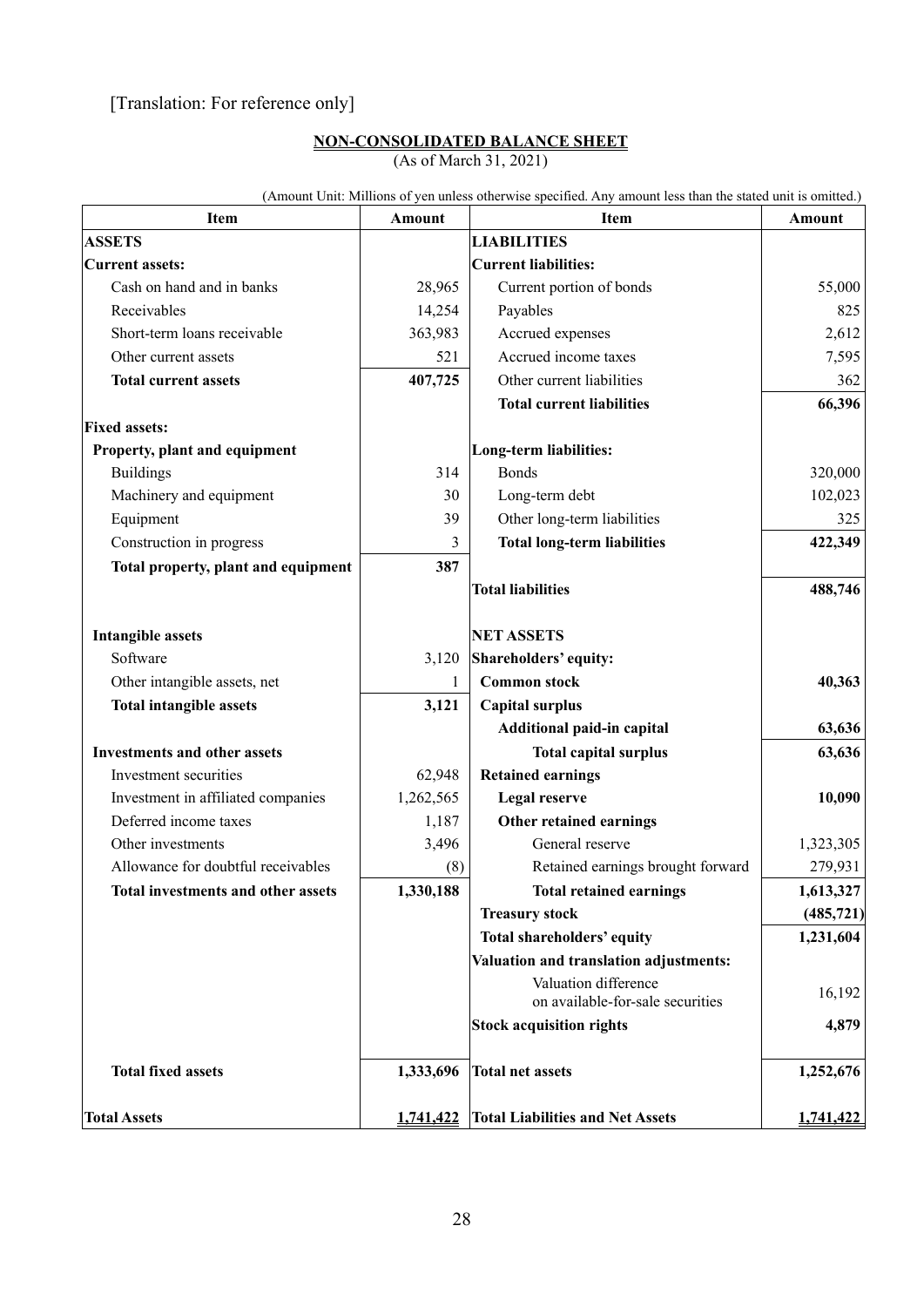### **NON-CONSOLIDATED STATEMENT OF INCOME**

From: April l, 2020 To: March 31, 2021

(Amount Unit: Millions of yen unless otherwise specified. Any amount less than the stated unit is omitted.)

| <b>Item</b>                                  | <b>Amount</b>  |                |
|----------------------------------------------|----------------|----------------|
| Operating revenue                            |                | 30,995         |
| <b>Gross profit</b>                          |                | 30,995         |
| Selling, general and administrative expenses |                | 6,088          |
| <b>Operating income</b>                      |                | 24,907         |
| Other income                                 |                |                |
| Interest income                              | 874            |                |
| Dividend income                              | 1,463          |                |
| Gain on sale of investment securities        | 594            |                |
| Miscellaneous income                         | 60             | 2,993          |
| Other expenses                               |                |                |
| Interest expense                             | 1,224          |                |
| Miscellaneous expense                        | 91             | 1,316          |
| <b>Ordinary</b> income                       |                | 26,584         |
| <b>Extraordinary income</b>                  |                |                |
| Gain on reversal of stock acquisition rights | 7              | 7              |
| <b>Extraordinary losses</b>                  |                |                |
| Losses on disposal of fixed assets           | $\overline{2}$ | $\overline{2}$ |
| Net income before income taxes               |                | 26,589         |
| Current income taxes                         | 658            |                |
| Deferred income taxes                        | (303)          | 355            |
| Net income                                   |                | 26,234         |